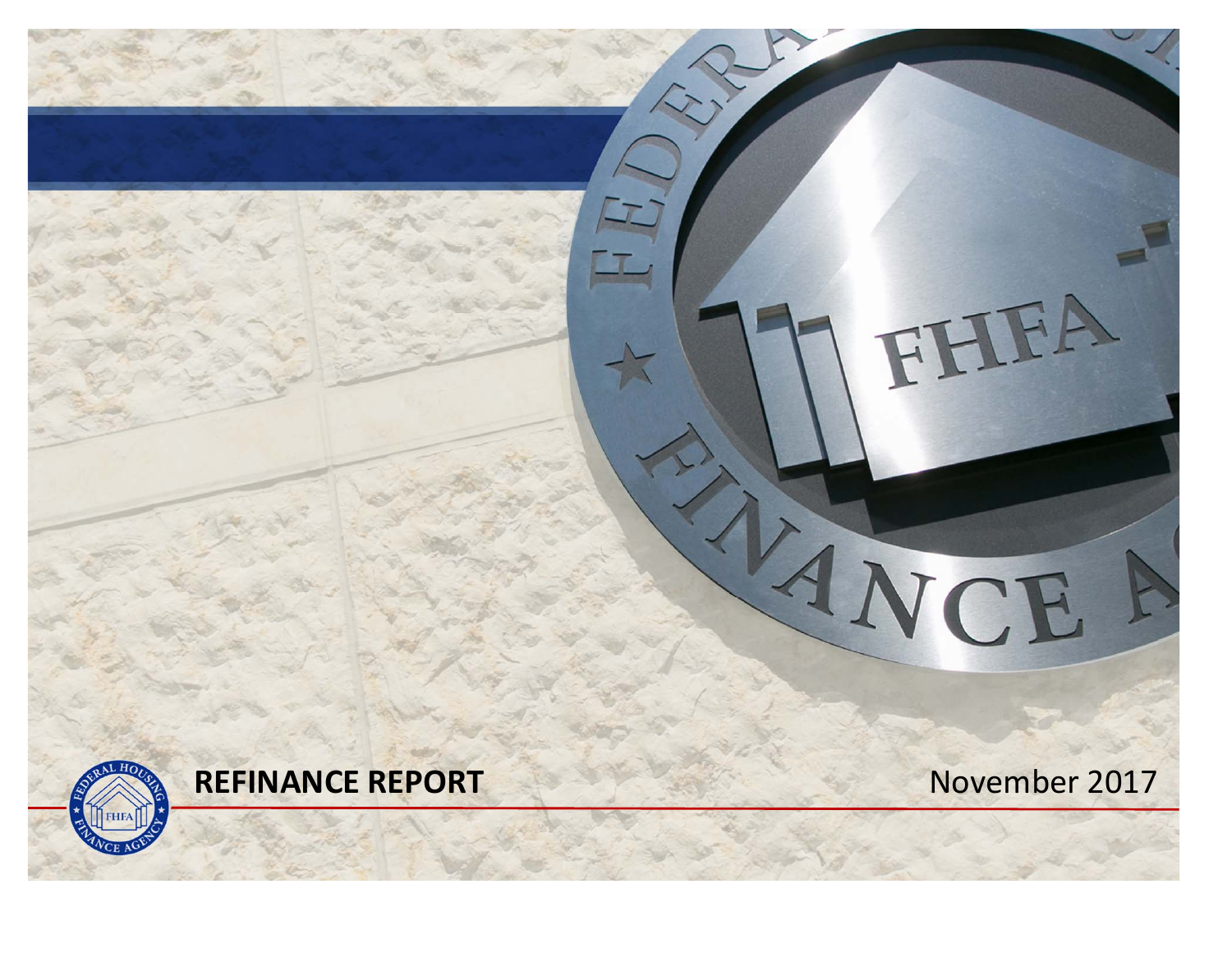### November 2017 Highlights

● Total refinance volume increased in November 2017 as mortgage rates in October remained below the levels observed at thebeginning of the year. Mortgage rates increased in November: the average interest rate on a 30‐year fixed rate mortgage rose to 3.92 percent from 3.90 percent in October.

In November 2017:

- Borrowers completed 2,123 refinances through HARP, bringing total refinances from the inception of the program to 3,482,023.
- HARP volume represented 1 percent of total refinance volume.
- Five percent of the loans refinanced through HARP had a loan‐to‐value ratio greater than 125 percent.

Year to date through November 2017:

- Borrowers with loan-to-value ratios greater than 105 percent accounted for 19 percent of the volume of HARP loans.
- Twenty-six percent of HARP refinances for underwater borrowers were for shorter‐term 15‐ and 20‐year mortgages, which build equity faster than traditional 30-year mortgages.
- HARP refinances represented 5 or more percent of total refinances in Nevada and Florida ‐‐ more than double the 2percent of total refinances nationwide over the same period.
- Borrowers who refinanced through HARP had a lower delinquency rate compared to borrowers eligible for HARP who did not refinancethrough the program.

● Nine states and one U.S. territory accounted for over 60 percent of the nation's HARP eligible loans with a refinance incentive as ofJune 30, 2017.

# Overview and Eligibility of the Home Affordable Refinance Program (HARP)

### **HARP Overview**

HARP was established in 2009 to assist homeowners unable to access a refinance due to a decline in their home value. The inception date of the program was April 1, 2009.

The program is designed to provide these borrowers with an opportunity to refinance by permitting the transfer of existing mortgage insurance to their newly refinanced loan, or by allowing those without mortgage insurance on their previous loan to refinance without obtaining new coverage.

HARP enhancements took effect in 2012 to increase access to the program for responsible borrowers. The program was scheduled to expire on December 31, 2013, and was extended to expire on December 31, 2015. On May 8, 2015, HARP was extended again to expire on December 31, 2016. On August 25, 2016, HARP was extended once more to expire on September 30, 2017. On August 17, 2017, HARP was extended once more to expire on December 31, 2018.

### **HARP Eligibility**

Below are the basic HARP eligibility criteria:

- Loan must be owned or guaranteed by Fannie Mae or Freddie Mac.
- Loan must have been originated on or before May 31, 2009.
- Current loan-to-value ratio -- LTV -- (outstanding mortgage balance/home value) must be greater than 80 percent. There is no LTV ceiling.
- Borrower must be current on their mortgage payments at the time of the refinance.
- Payment history borrower is allowed one late payment in the past 12 months, as long as it did not occur in the 6 months prior to the refinance.

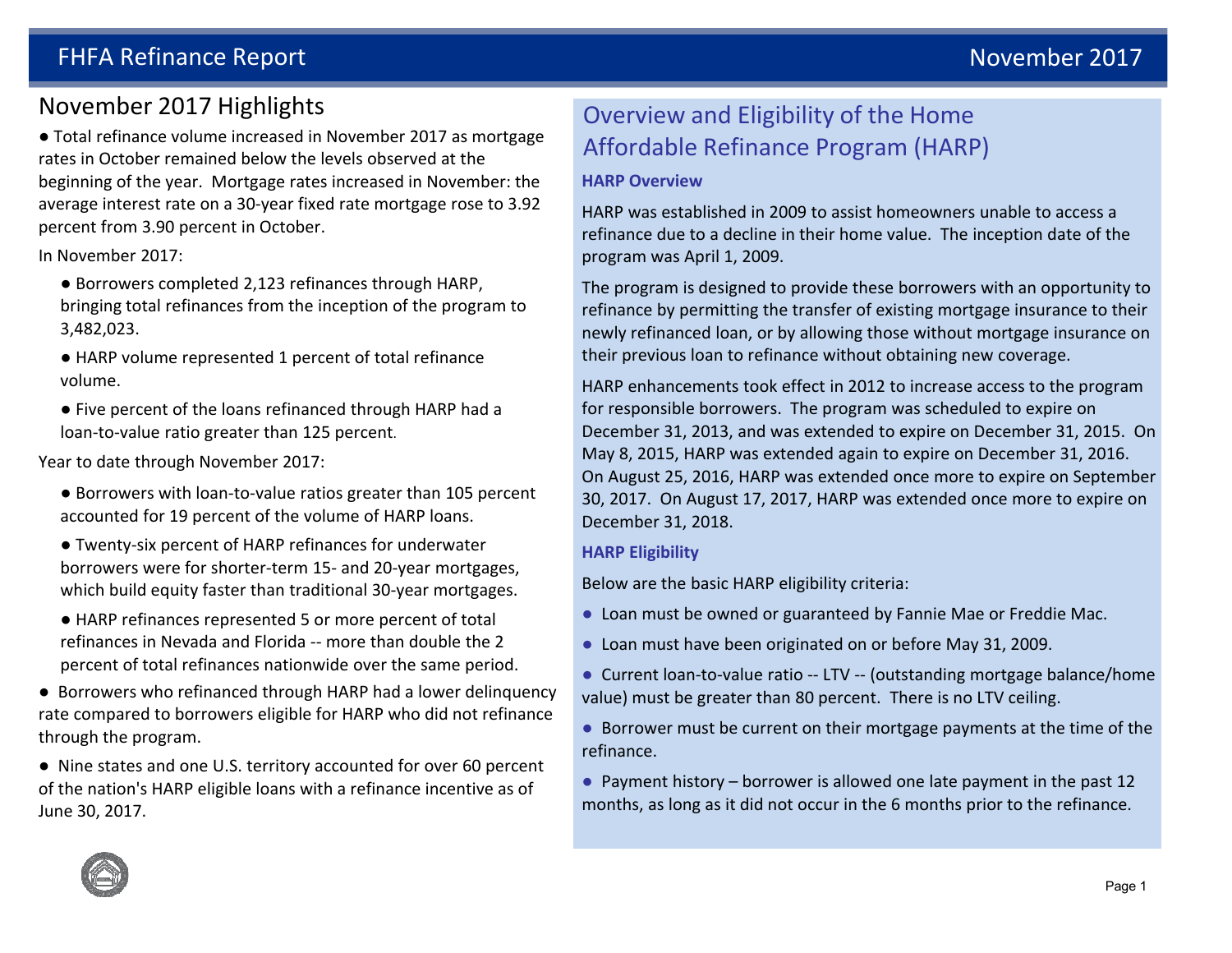Total refinance volume increased in November 2017 as mortgage rates in October remained below the levels observed at the beginning of the year. Mortgage rates increased in November: the average interest rate on a 30‐ year fixed rate mortgage rose to 3.92 percent from 3.90 percent in October.



### **Mortgage Rates vs Refinance Volume**

- A ‐ Highest rate in 2008 for a 30‐year mortgage.
- B ‐ GSEs placed into conservatorship on 09/06/08.
- C ‐ Fed announces MBS purchase program on 11/25/08.
- D ‐ Treasury rates sharply rose and reached a 2009 high on a better than expected June unemployment report.
- E ‐ 30‐year mortgage rates reached 4.17 percent in early November, marking the lowest level observed since Freddie Mac began tracking rates in 1971.
- F ‐ Treasury rates fell amid ongoing concerns of a growing debt crisis in Europe.
- G ‐ 30‐year mortgage rates reached new historic lows in November 2012.
- H ‐ Mortgage rates rose after Federal Reserve Chairman Bernanke stated in late May that the central bank was considering slowing its \$85 billion per month bond buying program known as quantitative easing.
- I ‐ Highest rate for a 30‐year mortgage since July 2011.
- J ‐ 30‐year mortgage rates reached a monthly average of 3.67 percent in January, the lowest level seen since mid 2013.
- K ‐ 30‐year mortgage rates reached a monthly average of 4.05 percent in July 2015, the highest level observed since September 2014, amid expectations of a rate hike by the Federal Reserve.
- L ‐ The Federal Reserve raised the target federal funds rate from a range of 0%‐0.25% to a range of 0.25%‐0.5% on 12/16/15 in response to a strengthening economy.
- M ‐ Treasury rates fell, amid a global flight to the safety of government debt, in response to uncertainty in the financial markets driven by the U.K. Brexit vote to leave the European Union.
- N The Federal Reserve raised the target federal funds rate from a range of 0.25%‐0.5% to a range of 0.5%‐0.75% on 12/14/16 in response to a strengthening economy.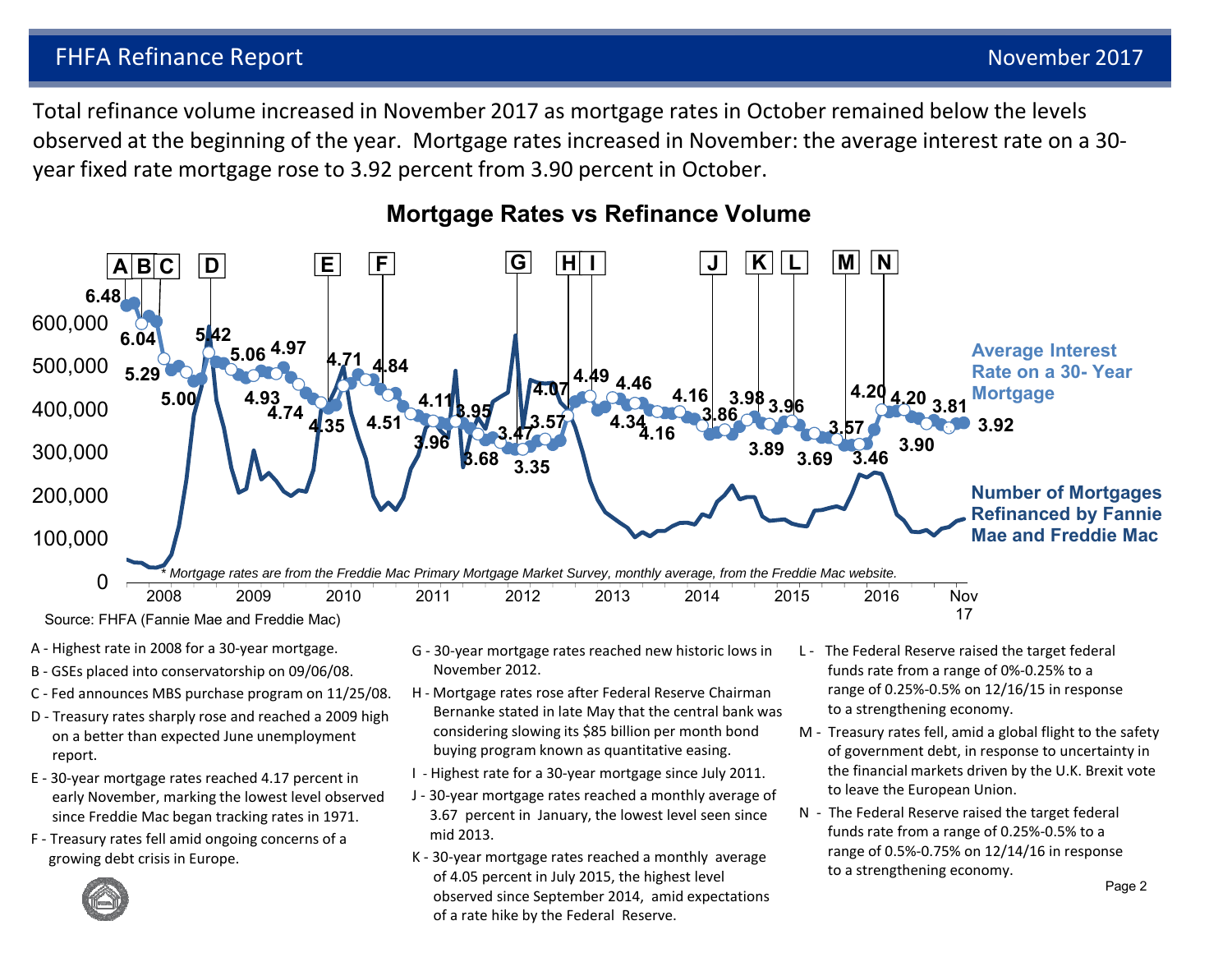In November 2017, 2,123 refinances were completed through HARP, bringing total refinances through HARP from the inception<sup>1</sup> of the program to 3,482,023.

## **Refinances Through November 2017**

| <b>Total Refinances</b>                   | November<br>2017               | Year to<br>Date 2017                    | 2016                              | Inception<br>to Date                   |
|-------------------------------------------|--------------------------------|-----------------------------------------|-----------------------------------|----------------------------------------|
| Fannie Mae<br>Freddie Mac<br>Total        | 85,174<br>62,525<br>147,699    | 923,425<br>596,677<br>1,520,102         | 1,401,125<br>924,547<br>2,325,672 | 16,170,200<br>10,169,547<br>26,339,747 |
| <b>Total HARP</b>                         |                                |                                         |                                   |                                        |
| Fannie Mae<br>Freddie Mac<br>Total        | 1,393<br>730<br>2,123          | 21,252<br>13,099<br>$34,35\overline{1}$ | 41,819<br>25,296<br>67,115        | 2,061,861<br>1,420,162<br>3,482,023    |
| HARP LTV >80% -105%                       |                                |                                         |                                   |                                        |
| <b>Fannie Mae</b><br>Freddie Mac<br>Total | 1,162<br>584<br>1,746          | 17,512<br>10,294<br>27,806              | 33,695<br>19,566<br>53,261        | 1,471,667<br>980,637<br>2,452,304      |
| HARP LTV > 105% - 125%                    |                                |                                         |                                   |                                        |
| Fannie Mae<br>Freddie Mac<br>Total        | 173<br>104<br>$\overline{277}$ | 2,580<br>1,931<br>$\overline{4,511}$    | 5,592<br>3,931<br>9,523           | 331,761<br>263,080<br>594,841          |
| <b>HARP LTV &gt;125%</b>                  |                                |                                         |                                   |                                        |
| Fannie Mae<br>Freddie Mac<br>Total        | 58<br>42<br>100                | 1,160<br>874<br>2,034                   | 2,532<br>1,799<br>4,331           | 258,433<br>176,445<br>434,878          |
| All Other Streamlined Refis               |                                |                                         |                                   |                                        |
| Fannie Mae                                | 4,618                          | 65,155                                  | 99,440                            | 2,524,700                              |
| Freddie Mac                               | 2,491                          | 38,133                                  | 60,353                            | 1,477,869                              |
| Total                                     | 7,109                          | 103,288                                 | 159,793                           | 4,002,569                              |



1 Inception - April 1, 2009

Source: FHFA (Fannie Mae and Freddie Mac)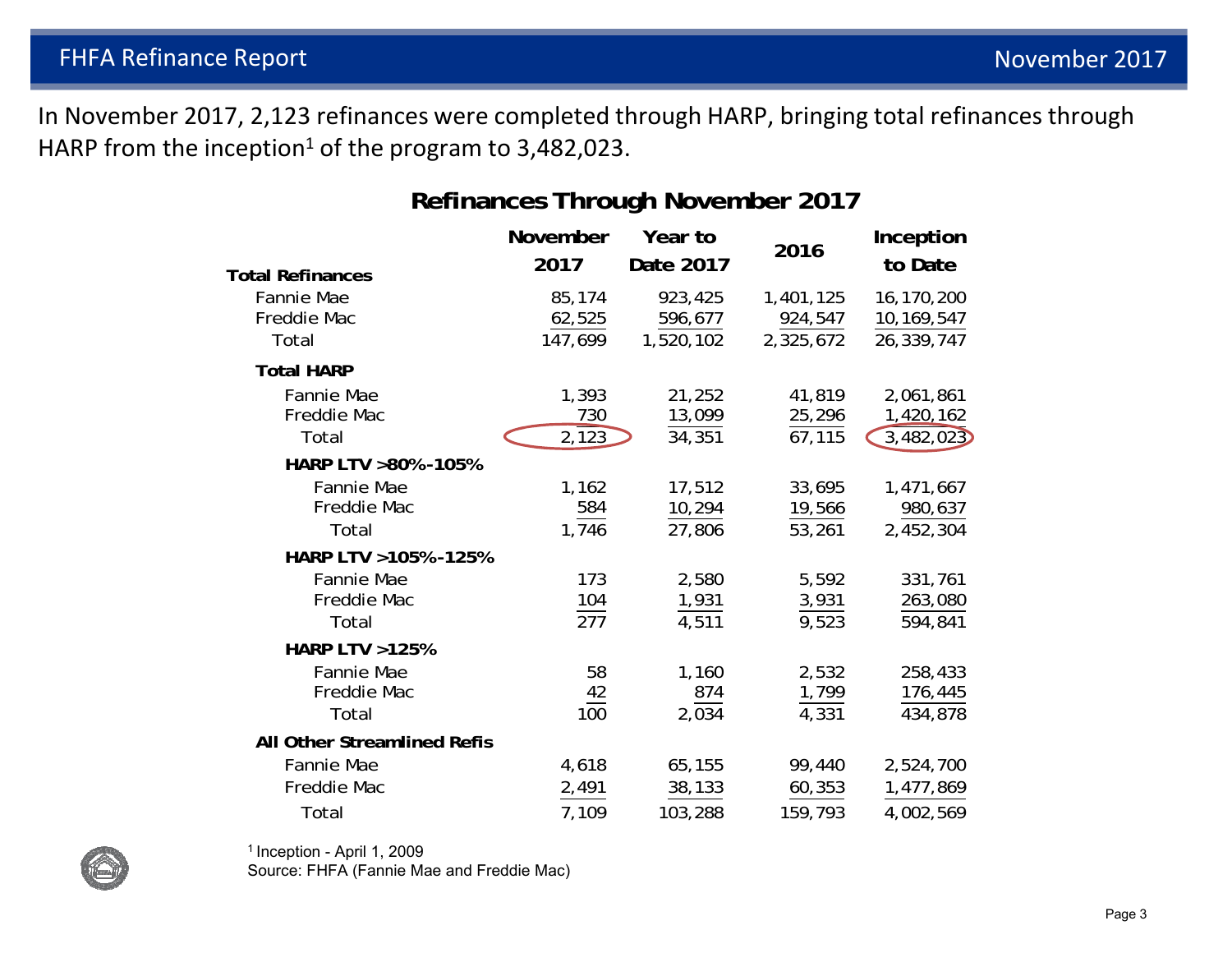In November 2017, 2,123 loans were refinanced through HARP, representing 1 percent of total refinance volume during the month.



#### . Source: FHFA (Fannie Mae and Freddie Mac)

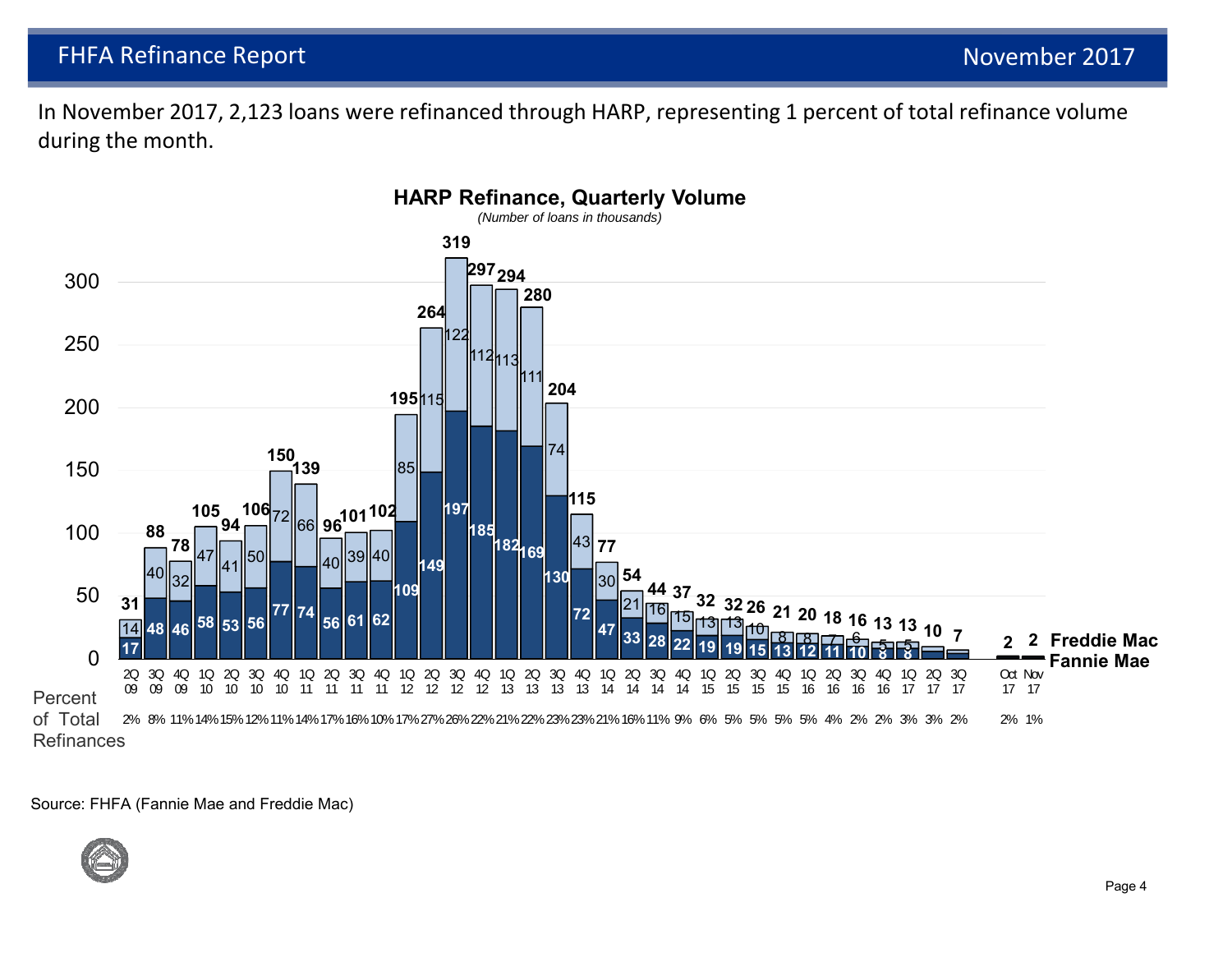From inception<sup>1</sup> through November 2017, 2,909,580 loans refinanced through HARP were for primary residences, 110,498 were for second homes and 461,945 were for investment properties.

## **HARP Loans by Property Type Inception through November 2017**

|                          | <b>Total</b> | Primary<br>Residence | Second<br>Home | Investment<br>Property |
|--------------------------|--------------|----------------------|----------------|------------------------|
| <b>Total HARP</b>        |              |                      |                |                        |
| Fannie Mae               | 2,061,861    | 1,700,430            | 62,099         | 299,332                |
| Freddie Mac              | 1,420,162    | 1,209,150            | 48,399         | 162,613                |
| Total                    | 3,482,023    | 2,909,580            | 110,498        | 461,945                |
| HARP LTV >80% -105%      |              |                      |                |                        |
| Fannie Mae               | 1,471,667    | 1,238,550            | 45,201         | 187,916                |
| Freddie Mac              | 980,637      | 853,154              | 31,631         | 95,852                 |
| Total                    | 2,452,304    | 2,091,704            | 76,832         | 283,768                |
| HARP LTV > 105% - 125%   |              |                      |                |                        |
| Fannie Mae               | 331,761      | 266,606              | 8,882          | 56,273                 |
| Freddie Mac              | 263,080      | 218,429              | 9,130          | 35,521                 |
| Total                    | 594,841      | 485,035              | 18,012         | 91,794                 |
| <b>HARP LTV &gt;125%</b> |              |                      |                |                        |
| Fannie Mae               | 258,433      | 195,274              | 8,016          | 55,143                 |
| Freddie Mac              | 176,445      | 137,567              | 7,638          | 31,240                 |
| Total                    | 434,878      | 332,841              | 15,654         | 86,383                 |

Source: FHFA (Fannie Mae and Freddie Mac)

1Inception - April 1, 2009

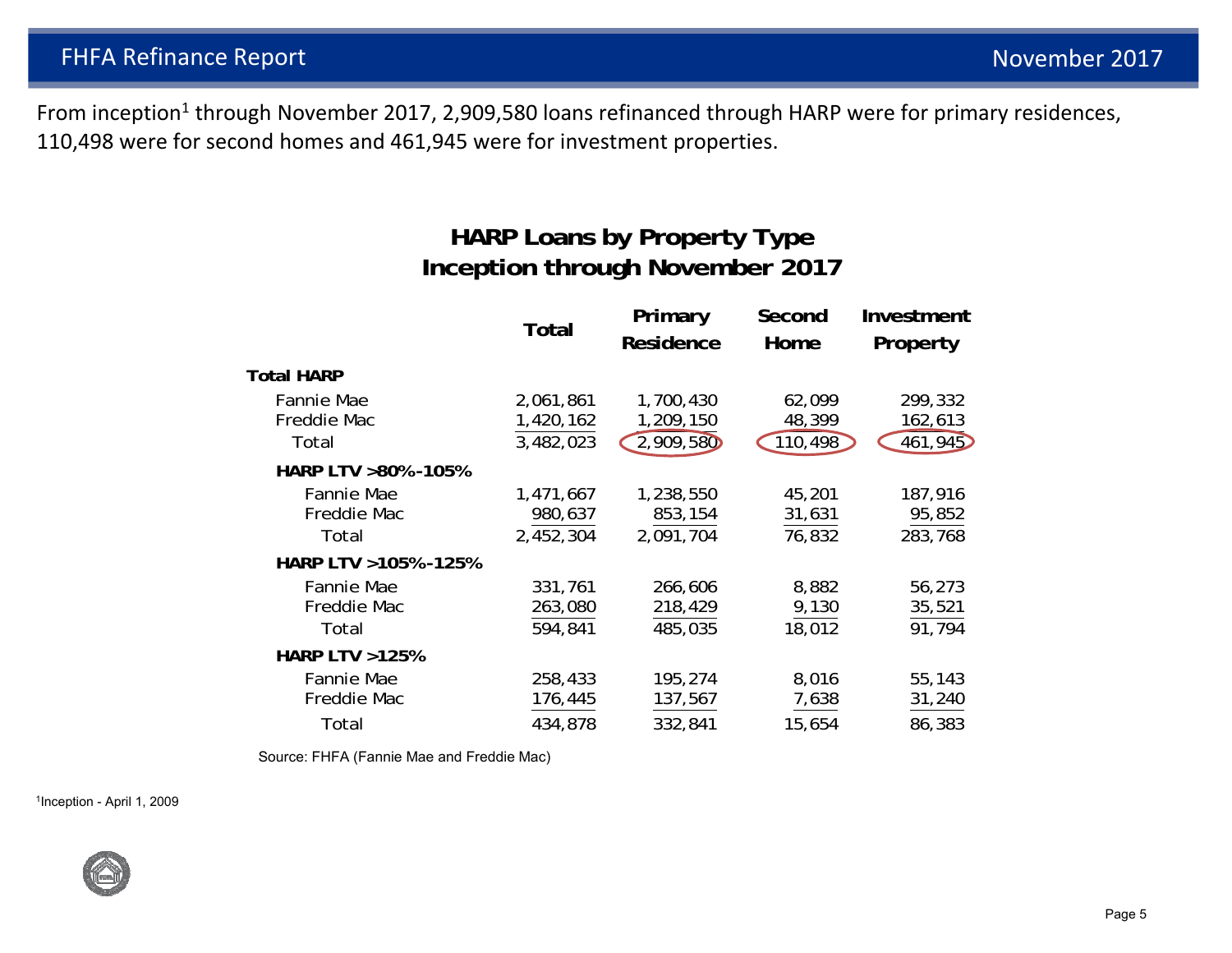In November 2017, 5 percent of the loans refinanced through HARP had a loan-to-value ratio greater than 125 percent.



**Monthly HARP Volume by Loan-to-Value Ratio**

<sup>1</sup> The number of completed HARP refinances reported for deeply underwater borrowers increased sharply in June 2012 as further enhancements to HARP went into effect. Starting June 1, 2012, lenders became able to deliver loans with loan-to-value ratios greater than 125 percent refinanced through HARP to the Enterprises to be securitized.

Source: FHFA (Fannie Mae and Freddie Mac)

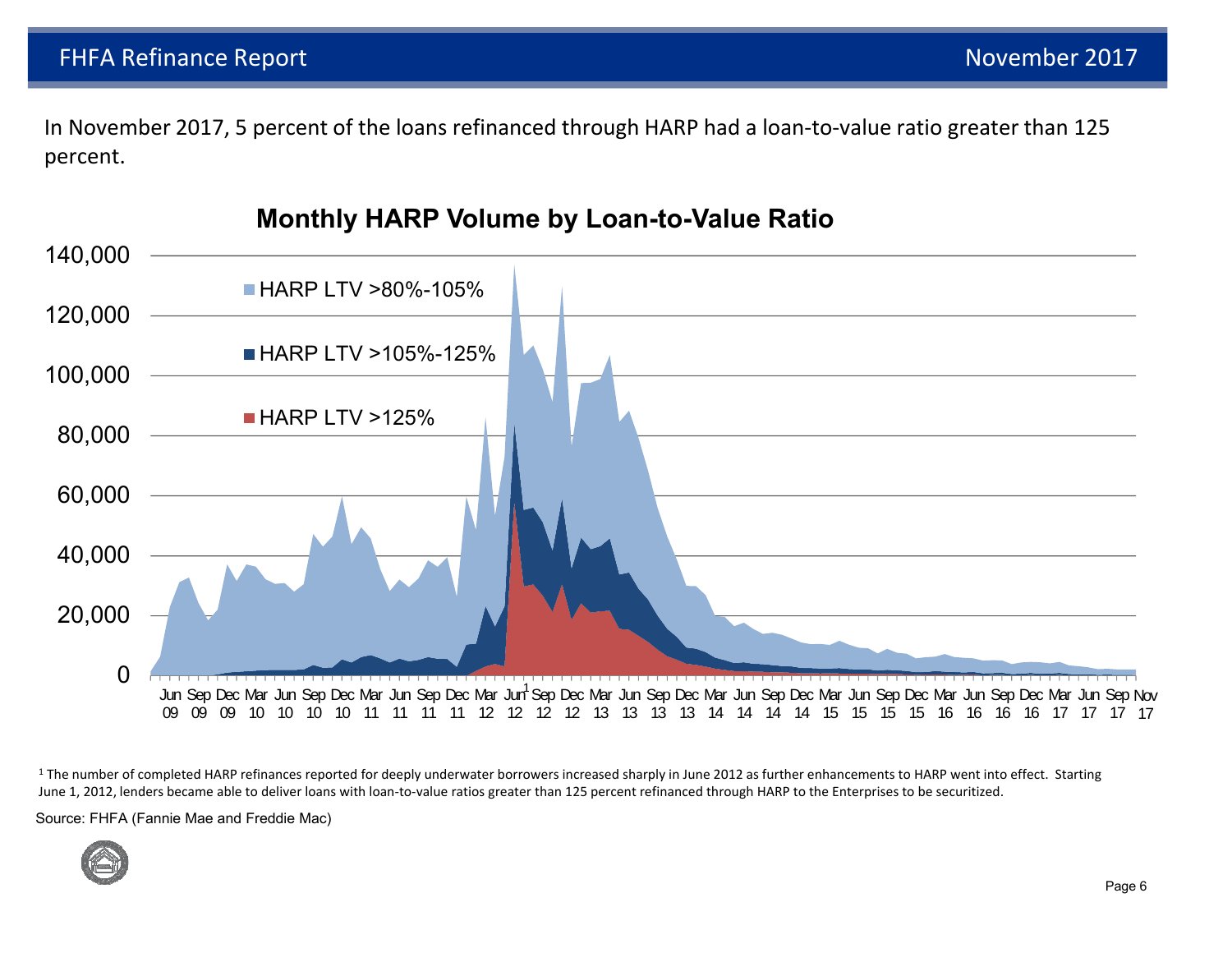Year to date through November 2017, borrowers with loan‐to‐value ratios greater than 105 percent accounted for 19 percent of the volume of HARP loans. The proportion of HARP refinances for underwater borrowers (LTV greater than 105 percent) refinancing to shorter term mortgages accounted for 26 percent. Shorter term 15‐ and 20‐year mortgages build equity faster than traditional 30‐year mortgages.



 $1$  Includes HARP LTV >105%-125% and HARP LTV >125%. Source: FHFA (Fannie Mae and Freddie Mac)

 $2$  Includes 25-year and 40-year mortgages. Source: FHFA (Fannie Mae and Freddie Mac)

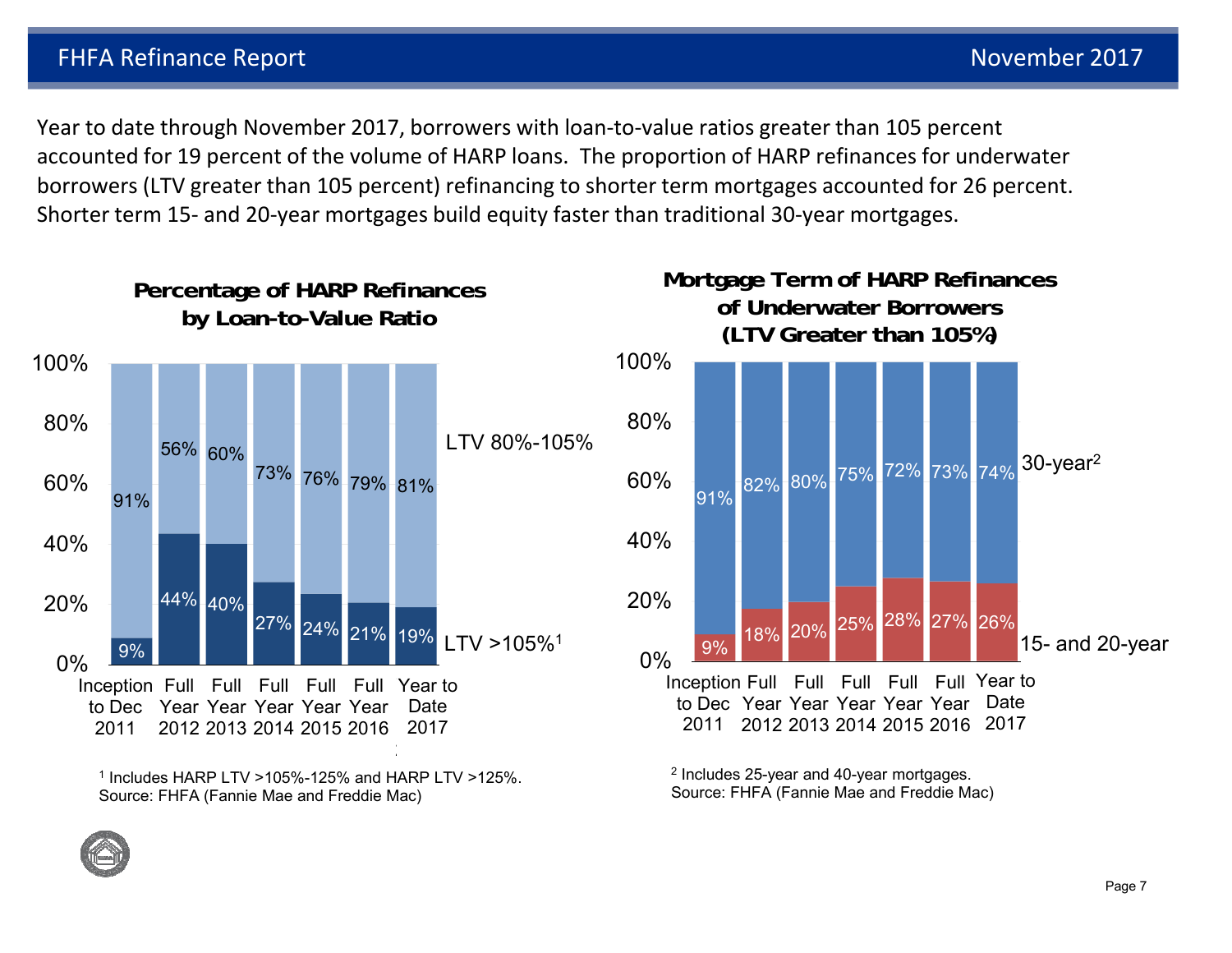Borrowers who refinanced through HARP had a lower delinquency rate compared to borrowers eligible for HARP who did not refinance through the program.

| Refinance or<br><b>Eligibility Month</b> | Category                                   | $>80-105%$ | $>105-125%$ | >125% | Total |
|------------------------------------------|--------------------------------------------|------------|-------------|-------|-------|
| <b>June 2009</b>                         | Loans Refinanced through HARP <sup>2</sup> | 8.1%       |             |       | 8.1%  |
|                                          | Loans Eligible for HARP <sup>3</sup>       | 14.4%      |             |       | 14.4% |
| <b>June 2010</b>                         | Loans Refinanced through HARP              | 9.4%       | 18.4%       |       | 10.0% |
|                                          | Loans Eligible for HARP                    | 10.4%      | 18.8%       |       | 12.0% |
| <b>June 2011</b>                         | Loans Refinanced through HARP              | 6.2%       | 11.0%       |       | 7.1%  |
|                                          | Loans Eligible for HARP                    | 7.2%       | 11.8%       |       | 8.3%  |
| <b>June 2012</b>                         | Loans Refinanced through HARP              | 2.9%       | 4.3%        | 7.3%  | 5.0%  |
|                                          | Loans Eligible for HARP                    | 5.7%       | 8.4%        | 12.4% | 7.6%  |
| <b>June 2013</b>                         | Loans Refinanced through HARP              | 2.5%       | 4.1%        | 6.2%  | 3.5%  |
|                                          | Loans Eligible for HARP                    | 5.9%       | 9.2%        | 12.7% | 7.5%  |
| <b>June 2014</b>                         | Loans Refinanced through HARP              | 3.9%       | 5.6%        | 7.5%  | 4.5%  |
|                                          | Loans Eligible for HARP                    | 5.6%       | 8.9%        | 11.6% | 6.8%  |
| <b>June 2015</b>                         | Loans Refinanced through HARP              | 2.2%       | 3.5%        | 4.0%  | 2.6%  |
|                                          | Loans Eligible for HARP                    | 4.5%       | 6.9%        | 9.3%  | 5.3%  |
| <b>June 2016</b>                         | Loans Refinanced through HARP              | 1.1%       | 1.1%        | 2.0%  | 1.2%  |
|                                          | Loans Eligible for HARP                    | 2.6%       | 4.1%        | 5.2%  | 2.9%  |

### **Ever 90 Days Delinquency Rate1: Fannie Mae and Freddie Mac**

Source: FHFA (Fannie Mae and Freddie Mac)

Notes

1. This measures the cumulative percentage of loans that have become 90 or more days delinquent in any of the months after June 2009, 2010, 2011 , 2012, 2013, 2014, 2015 or 2016 (the refinance or eligibility date) through September 2017 for loans refinanced through HARP or eligible for HARP.

2. This measures the ever 90+ day delinquency percentage for loans refinanced through HARP during the month of June 2009, 2010, 2011, 2012 , 2013, 2014, 2015 or 2016.

3. This measures the ever 90+ day delinquency percentage for loans that were eligible for refinancing through HARP but were not refinanced through the program as of the end of the reporting month of June 2009, 2010, 2011, 2012, 2013, 2014 or 2015. LTVs as of the eligibility date for loans are estimated using internal Fannie Mae and Freddie Mac house price indices at a zip code level. This measure may be understated because some loans may have later been paid off or refinanced through HARP.

Fannie Mae defines a HARP eligible loan as being current on payments for the last 6 months with at most a single missed payment in the last 12 months for both HARP 1 and HARP 2 eligibility; Freddie Mac defines a HARP eligible loan as being current on payments for the last 12 months for HARP 1 (2009-2011) eligibility, or current on payments for the last 6 months with at most a single missed payment in the last 12 months for HARP 2 (2012 onward) eligibility.

Other eligibility rules specific to Fannie Mae and Freddie Mac may also apply.

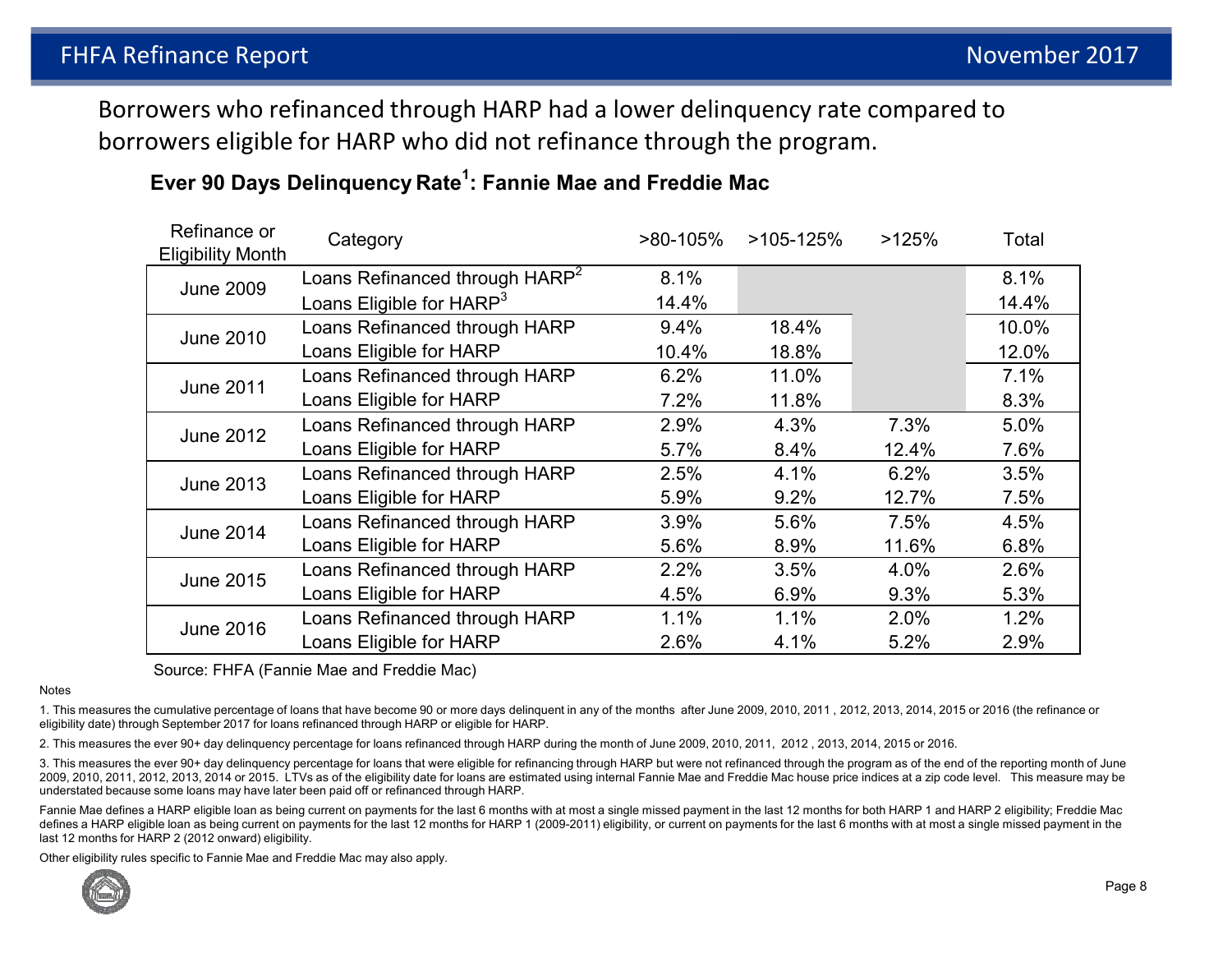Borrowers who refinanced through HARP had a lower delinquency rate compared to borrowers eligible for HARP who did not refinance through the program.



#### Notes

Source: FHFA (Fannie Mae and Freddie Mac)

1. This measures the cumulative percentage of loans that have become 90 or more days delinquent in any of the months after June 2009, 2010, 2011, 2012, 2013, 2014, 2015 or 2016 (the refinance or eligibility date) through September 2017 for loans refinanced through HARP or eligible for HARP.

2. This measures the ever 90+ day delinquency percentage for loans that were eligible for refinancing through HARP but were not refinanced through the program as of the end of the reporting month of June 2009, 2010, 2011, 2012, 2013, 2014 or 2015. LTVs as of the eligibility date for loans are estimated using internal Fannie Mae and Freddie Mac house price indices at a zip code level. This measure may be understated because some loans may have later been paid off or refinanced through HARP.

3. This measures the ever 90+ day delinquency percentage for loans refinanced through HARP during the month of June 2009, 2010, 2011, 2012, 2013, 2014, 2015 or 2016.

Fannie Mae defines a HARP eligible loan as being current on payments for the last 6 months with at most a single missed payment in the last 12 months for both HARP 1 and HARP 2 eligibility; Freddie Mac defines a HARP eligible loan as being current on payments for the last 12 months for HARP 1 (2009 to 2011) eligibility, or current on payments for the last 6 months with at most a single missed payment in the last 12 months for HARP 2 (2012 onward) eligibility.

Other eligibility rules specific to Fannie Mae and Freddie Mac may also apply.

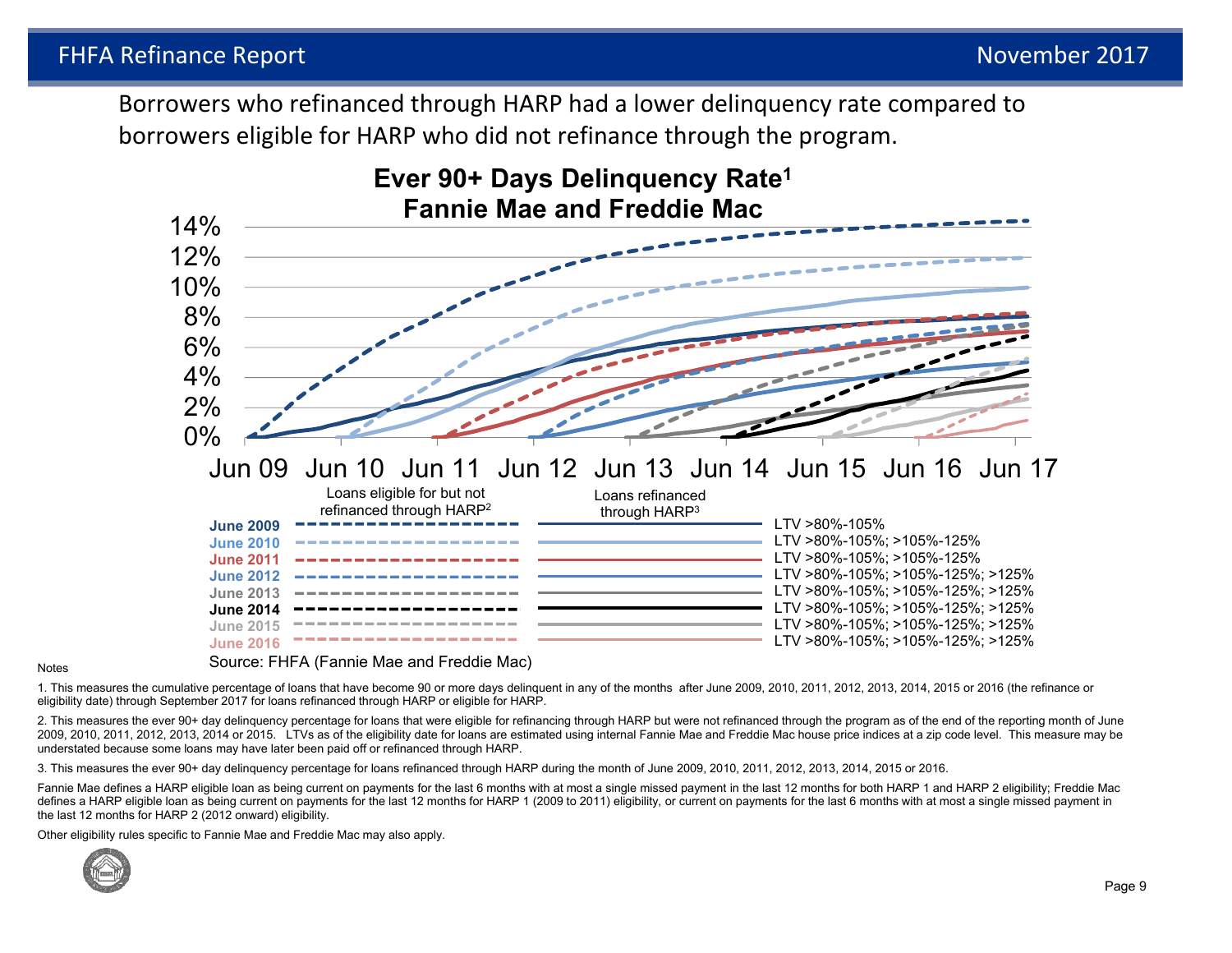Year to date through November 2017, HARP refinances represented 5 percent or more of total refinances in Nevada and Florida, more than double the 2 percent of total refinances nationwide over the same period.

Underwater borrowers accounted for a large portion of HARP refinances in a number of states. Year to date through November 2017, underwater borrowers represented 27 percent or more of HARP volume in Nevada and Florida.



Page 10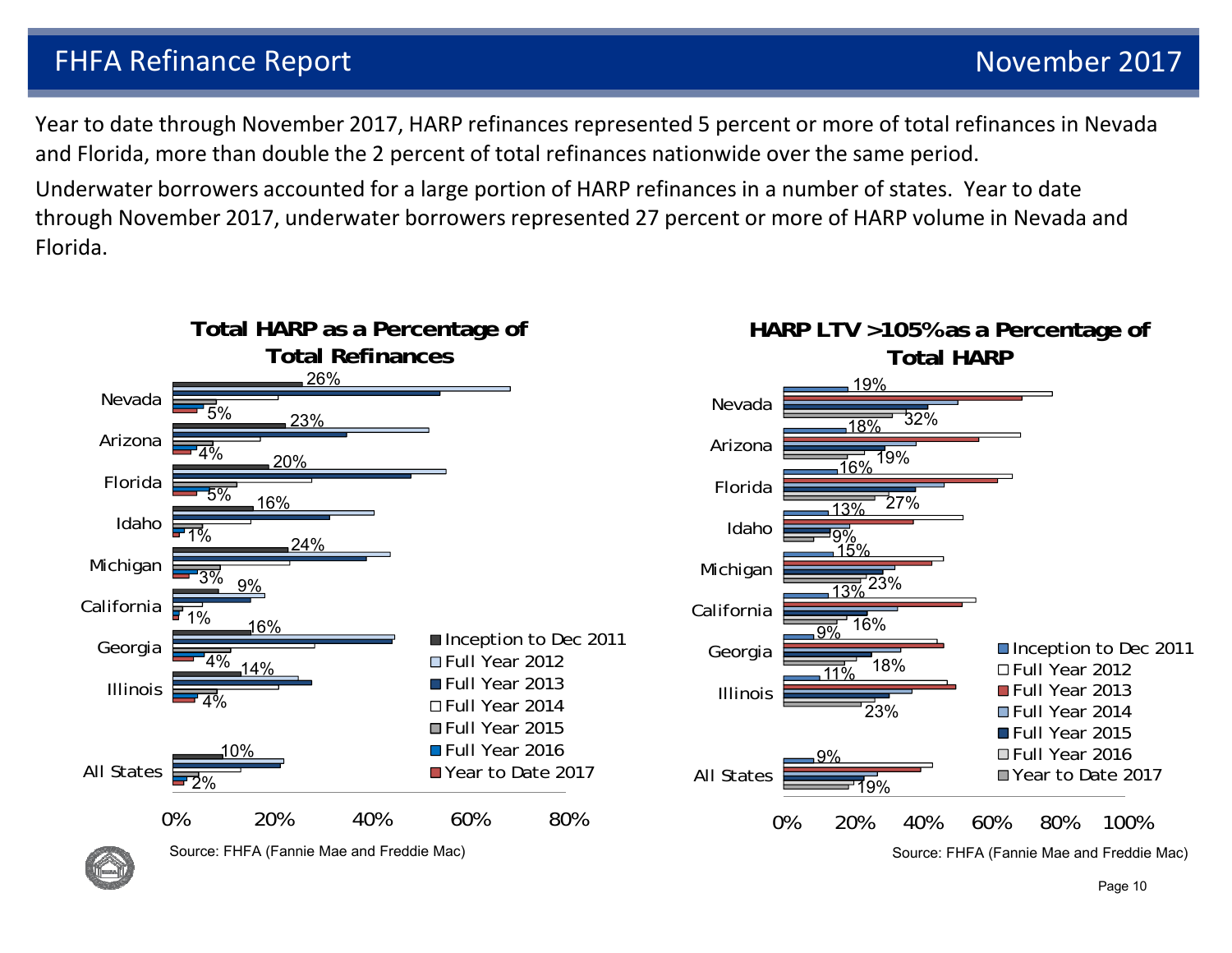Nine states and one U.S. territory accounted for over 60 percent of the Nation's HARP eligible loans with a refinance incentive. The national total of HARP eligible loans with a refinance incentive was 118,705 as of June 30, 2017. Additional information can be found in an interactive map at www.HARP.gov.



\* FHFA uses the following criteria to identify HARP eligible loans: Conventional loans originated before 6/1/2009; unpaid principal balance greater than 80 percent of current property value; and meet the payment history requirement of no delinquencies in the prior six months and at most one delinquency in the prior 12 months. To estimate the HARP-eligible with a refinance incentive population, FHFA applies the following filters to the HARP-eligible loans: Remaining balance greater than \$50,000; remaining term greater than ten years, and note rate 150 basis points (1.5%) above the market rate.

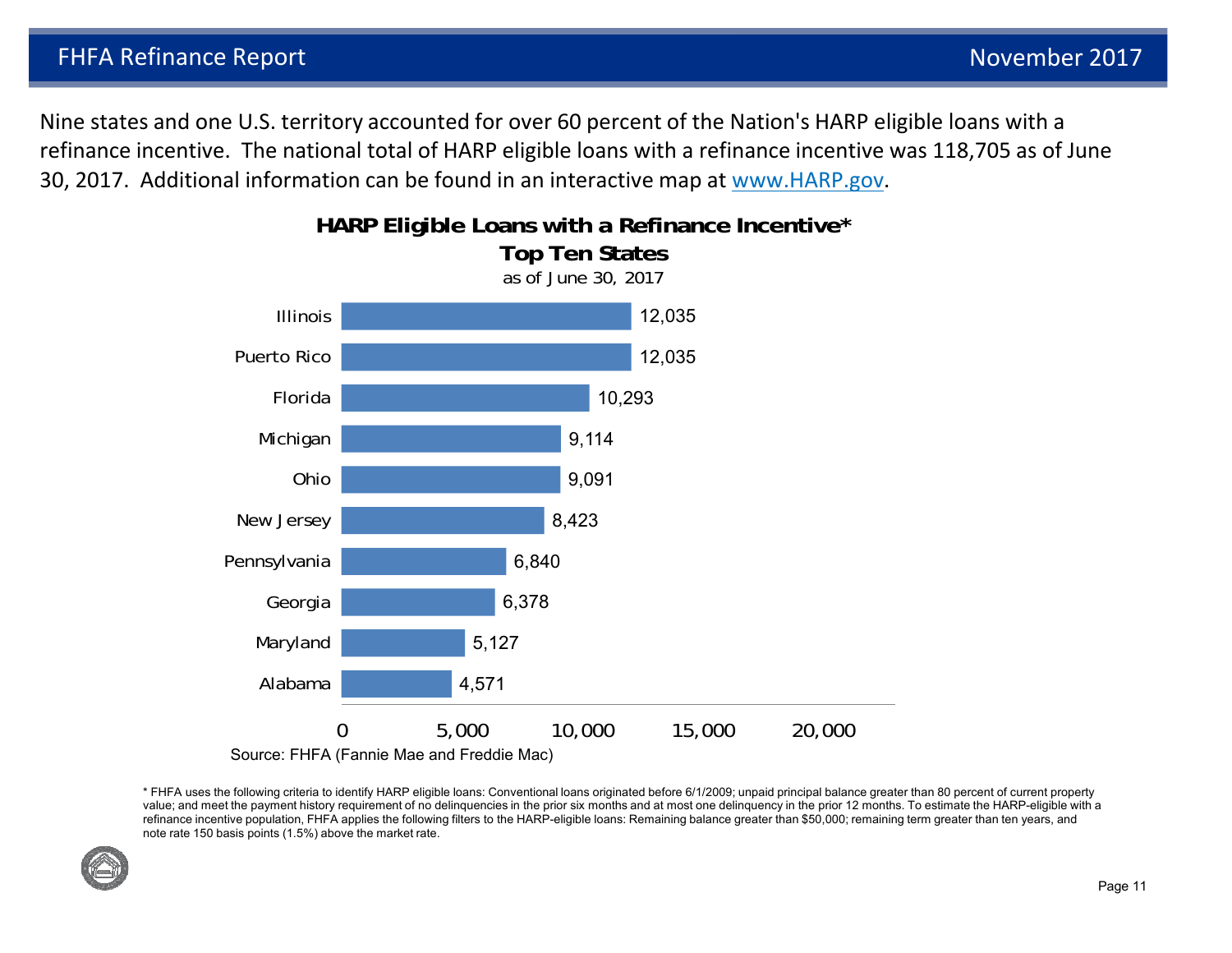#### **Appendix: Data Tables**

**Fannie Mae and Freddie Mac - Monthly Refinance Volume** *(# of loans)*

|                             | <b>Nov-16</b> | Dec-16  | Jan-17  | Feb-17  | Mar-17  | Apr-17  | May-17  | <b>Jun-17</b> | <b>Jul-17</b> | Aug-17  | Sep-17  | Oct-17  | <b>Nov-17</b> |
|-----------------------------|---------------|---------|---------|---------|---------|---------|---------|---------------|---------------|---------|---------|---------|---------------|
| <b>Total Refinances</b>     |               |         |         |         |         |         |         |               |               |         |         |         |               |
| Fannie Mae                  | 153,446       | 152,955 | 119,044 | 94,685  | 88,955  | 72,559  | 73,209  | 76,683        | 69,623        | 78,228  | 81,316  | 83,949  | 85,174        |
| Freddie Mac                 | 101,883       | 98,945  | 89,655  | 63,236  | 54,500  | 45,397  | 43,671  | 45,188        | 39,576        | 46,769  | 47,422  | 58,738  | 62,525        |
| Total                       | 255,329       | 251,900 | 208,699 | 157,921 | 143,455 | 117,956 | 116,880 | 121,871       | 109,199       | 124,997 | 128,738 | 142,687 | 147,699       |
| <b>Total HARP</b>           |               |         |         |         |         |         |         |               |               |         |         |         |               |
| Fannie Mae                  | 2,864         | 2,947   | 2,826   | 2,562   | 2,871   | 2,150   | 2,042   | 1,776         | 1,405         | 1,474   | 1,387   | 1,366   | 1,393         |
| Freddie Mac                 | 1,666         | 1,757   | 1,727   | 1,636   | 1,802   | 1,343   | 1,249   | 1,147         | 900           | 905     | 842     | 818     | 730           |
| Total                       | 4,530         | 4,704   | 4,553   | 4,198   | 4,673   | 3,493   | 3,291   | 2,923         | 2,305         | 2,379   | 2,229   | 2,184   | 2,123         |
| HARP LTV >80% -105%         |               |         |         |         |         |         |         |               |               |         |         |         |               |
| Fannie Mae                  | 2,421         | 2,333   | 2,350   | 2,119   | 2,305   | 1,804   | 1,708   | 1,439         | 1,161         | 1,179   | 1,127   | 1,158   | 1,162         |
| Freddie Mac                 | 1,336         | 1,315   | 1,455   | 1,257   | 1,351   | 1,043   | 969     | 863           | 721           | 710     | 702     | 639     | 584           |
| Total                       | 3,757         | 3,648   | 3,805   | 3,376   | 3,656   | 2,847   | 2,677   | 2,302         | 1,882         | 1,889   | 1,829   | 1,797   | 1,746         |
| HARP LTV > 105% - 125%      |               |         |         |         |         |         |         |               |               |         |         |         |               |
| Fannie Mae                  | 328           | 404     | 336     | 310     | 373     | 247     | 230     | 253           | 147           | 195     | 179     | 137     | 173           |
| Freddie Mac                 | 238           | 318     | 192     | 268     | 326     | 180     | 213     | 199           | 119           | 136     | 93      | 101     | 104           |
| Total                       | 566           | 722     | 528     | 578     | 699     | 427     | 443     | 452           | 266           | 331     | 272     | 238     | 277           |
| <b>HARP LTV &gt;125%</b>    |               |         |         |         |         |         |         |               |               |         |         |         |               |
| Fannie Mae                  | 115           | 210     | 140     | 133     | 193     | 99      | 104     | 84            | 97            | 100     | 81      | 71      | 58            |
| Freddie Mac                 | 92            | 124     | 80      | 111     | 125     | 120     | 67      | 85            | 60            | 59      | 47      | 78      | 42            |
| Total                       | 207           | 334     | 220     | 244     | 318     | 219     | 171     | 169           | 157           | 159     | 128     | 149     | 100           |
| All Other Streamlined Refis |               |         |         |         |         |         |         |               |               |         |         |         |               |
| Fannie Mae                  | 8,542         | 7,780   | 8,408   | 8,166   | 7,816   | 6,672   | 5,909   | 5,381         | 4,510         | 4,528   | 4,468   | 4,679   | 4,618         |
| Freddie Mac                 | 5,154         | 4,381   | 5,149   | 4,708   | 4,856   | 4,159   | 3,428   | 3,200         | 2,497         | 2,566   | 2,620   | 2,459   | 2,491         |
| Total                       | 13,696        | 12,161  | 13,557  | 12,874  | 12,672  | 10,831  | 9,337   | 8,581         | 7,007         | 7,094   | 7,088   | 7,138   | 7,109         |

Notes:

Initially HARP Refinance Loans were defined as Fannie Mae to Fannie Mae and Freddie Mac to Freddie Mac first-lien refinance loans with limited and no cash out that have loan-to-value ratios over 80 percent up to 125 percen HARP Enhancements: On October 24, 2011, FHFA, Fannie Mae and Freddie Mac announced HARP changes to reach more borrowers. Effective December 1, 2011, existing Enterprise borrowers who are current on their

mortgage payments can refinance and reduce their monthly mortgage payments at loan-to-value ratios above 80 percent without any maximum loan-to-value limit.

Starting with the November 2012 Refinance Report, the definition of HARP for Fannie Mae has been expanded to include second home and investment property refinances with LTVs greater than 80 percent, which is consistent with the definition of HARP for Freddie Mac since the inception of the program.

All Other Streamlined Refis are streamlined refinances that do not qualify as HARP refinances. Fannie Mae implements streamlined refinances through the Refi Plus product for manual underwriting and DU Refi Plus product for loans underwritten through Desktop Underwriter. The product is available for refinances of existing Fannie Mae loans only. Freddie Mac implements streamlined refinances through the Relief Refinance Mortgage product. Loans may be originated by any Freddie Mac approved servicer.

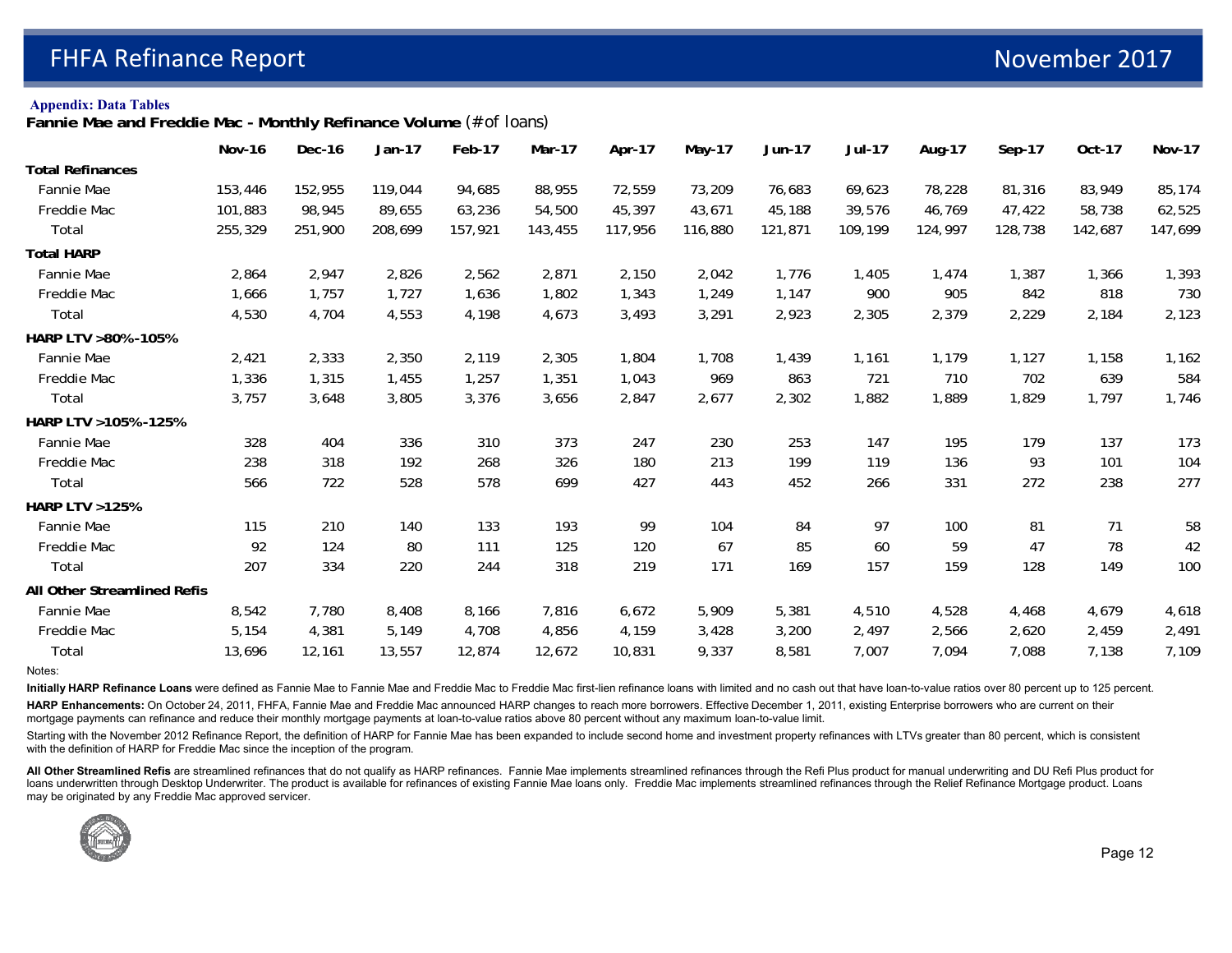### **Appendix: Data Tables**

**Fannie Mae - Loan Count by LTV and Product (Mortgage Term)**

|                             | <b>Nov-16</b> | Dec-16 | Jan-17 | Feb-17 | Mar-17 | Apr-17         | May-17 | Jun-17 | <b>Jul-17</b> | Aug-17 | Sep-17 | Oct-17         | <b>Nov-17</b> |
|-----------------------------|---------------|--------|--------|--------|--------|----------------|--------|--------|---------------|--------|--------|----------------|---------------|
| <b>Total Refinances</b>     |               |        |        |        |        |                |        |        |               |        |        |                |               |
| FRM 30 (incl FRM 25 & 40)   | 87,218        | 91,478 | 68,592 | 52,604 | 51,922 | 41,916         | 42,047 | 44,955 | 41,530        | 46,449 | 48,791 | 50,397         | 52,083        |
| <b>FRM 20</b>               | 18,723        | 18,207 | 15,102 | 12,490 | 8,809  | 7,587          | 7,285  | 6,355  | 6,662         | 7,128  | 8,421  | 8,962          | 8,955         |
| <b>FRM 15</b>               | 46,168        | 41,539 | 33,974 | 27,985 | 25,897 | 20,518         | 21,011 | 22,383 | 18,900        | 22,640 | 21,669 | 22,977         | 22,602        |
| HARP >80-105 LTV            |               |        |        |        |        |                |        |        |               |        |        |                |               |
| FRM 30 (incl FRM 25 & 40)   | 1,482         | 1,468  | 1,512  | 1,365  | 1,430  | 1,054          | 1,022  | 906    | 686           | 724    | 664    | 735            | 678           |
| <b>FRM 20</b>               | 486           | 448    | 396    | 393    | 396    | 299            | 291    | 191    | 205           | 189    | 207    | 187            | 209           |
| <b>FRM 15</b>               | 447           | 406    | 433    | 337    | 427    | 376            | 340    | 283    | 221           | 228    | 233    | 222            | 257           |
| HARP >105-125 LTV           |               |        |        |        |        |                |        |        |               |        |        |                |               |
| FRM 30 (incl FRM 25 & 40)   | 262           | 262    | 273    | 210    | 287    | 179            | 145    | 205    | 89            | 162    | 116    | 111            | 109           |
| <b>FRM 20</b>               | 36            | 57     | 51     | 25     | 51     | 21             | 42     | 35     | 19            | 24     | 20     | 13             | 23            |
| <b>FRM 15</b>               | 30            | 85     | 12     | 75     | 35     | 47             | 43     | 13     | 39            | 9      | 43     | 13             | 41            |
| <b>HARP &gt; 125 LTV</b>    |               |        |        |        |        |                |        |        |               |        |        |                |               |
| FRM 30 (incl FRM 25 & 40)   | 99            | 139    | 115    | 88     | 148    | 81             | 90     | 72     | 51            | 73     | 60     | 50             | 49            |
| <b>FRM 20</b>               | 8             | 16     | 14     | 11     | 24     | $\overline{7}$ | 8      | 4      | 13            | 9      | 10     | $\overline{7}$ | $\mathbf{1}$  |
| <b>FRM 15</b>               | 8             | 55     | 11     | 34     | 21     | 11             | 6      | 8      | 33            | 18     | 11     | 14             | 8             |
| All Other Streamlined Refis |               |        |        |        |        |                |        |        |               |        |        |                |               |
| FRM 30 (incl FRM 25 & 40)   | 3,691         | 3,501  | 3,810  | 3,393  | 3,567  | 2,618          | 2,549  | 2,298  | 1,786         | 1,919  | 1,855  | 2,053          | 1,930         |
| <b>FRM 20</b>               | 1,614         | 1,381  | 1,509  | 2,119  | 1,436  | 1,391          | 980    | 728    | 992           | 741    | 765    | 789            | 763           |
| <b>FRM 15</b>               | 3,195         | 2,872  | 3,052  | 2,611  | 2,728  | 2,566          | 2,258  | 2,218  | 1,647         | 1,810  | 1,792  | 1,774          | 1,871         |

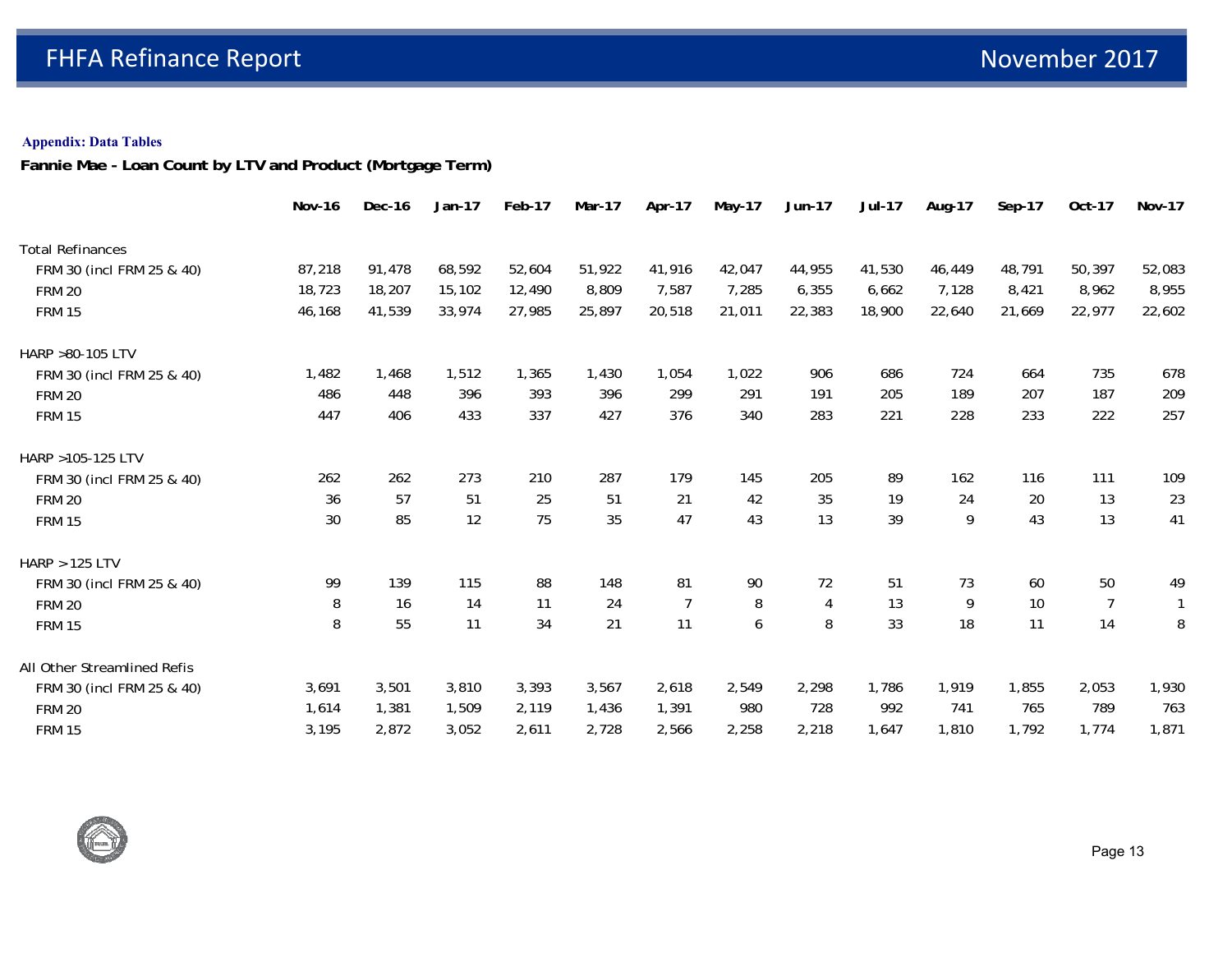#### **Appendix: Data Tables**

**Freddie Mac - Loan Count by LTV and Product (Mortgage Term)**

|                             | <b>Nov-16</b> | Dec-16 | Jan-17 | Feb-17 | Mar-17 | Apr-17         | May-17 | Jun-17 | <b>Jul-17</b>  | Aug-17 | Sep-17         | Oct-17         | <b>Nov-17</b> |
|-----------------------------|---------------|--------|--------|--------|--------|----------------|--------|--------|----------------|--------|----------------|----------------|---------------|
| <b>Total Refinances</b>     |               |        |        |        |        |                |        |        |                |        |                |                |               |
| FRM 30 (incl FRM 25 & 40)   | 63,277        | 59,794 | 54,016 | 38,277 | 32,758 | 25,276         | 26,780 | 27,038 | 24,785         | 29,017 | 29,379         | 38,474         | 40,530        |
| <b>FRM 20</b>               | 8,322         | 8,444  | 6,823  | 5,486  | 5,393  | 3,819          | 2,935  | 3,138  | 3,134          | 3,905  | 3,870          | 3,729          | 3,581         |
| <b>FRM 15</b>               | 29,459        | 29,640 | 27,670 | 18,527 | 15,001 | 14,641         | 11,990 | 13,200 | 10,120         | 12,515 | 13,065         | 15,449         | 17,128        |
| HARP >80-105 LTV            |               |        |        |        |        |                |        |        |                |        |                |                |               |
| FRM 30 (incl FRM 25 & 40)   | 795           | 818    | 935    | 781    | 844    | 629            | 630    | 581    | 441            | 473    | 455            | 399            | 360           |
| <b>FRM 20</b>               | 282           | 235    | 240    | 241    | 261    | 184            | 137    | 113    | 116            | 114    | 120            | 116            | 82            |
| <b>FRM 15</b>               | 258           | 259    | 277    | 231    | 240    | 226            | 196    | 160    | 157            | 118    | 125            | 121            | 139           |
| HARP >105-125 LTV           |               |        |        |        |        |                |        |        |                |        |                |                |               |
| FRM 30 (incl FRM 25 & 40)   | 194           | 216    | 168    | 193    | 230    | 130            | 169    | 137    | 84             | 101    | 74             | 65             | 73            |
| <b>FRM 20</b>               | 8             | 55     | 11     | 16     | 42     | 24             | 10     | 51     | 5              | 8      | 14             | 9              | 6             |
| <b>FRM 15</b>               | 36            | 47     | 13     | 59     | 54     | 26             | 34     | 11     | 30             | 27     | 5              | 27             | 25            |
| <b>HARP &gt; 125 LTV</b>    |               |        |        |        |        |                |        |        |                |        |                |                |               |
| FRM 30 (incl FRM 25 & 40)   | 61            | 85     | 66     | 98     | 92     | 74             | 52     | 63     | 35             | 48     | 43             | 46             | 36            |
| <b>FRM 20</b>               | 10            | 9      | 1      | 8      | 14     | $\overline{2}$ | 4      | 12     | $\overline{2}$ | 6      | $\sim$         | $\overline{9}$ | $\mathbf{1}$  |
| <b>FRM 15</b>               | 21            | 30     | 13     | 5      | 19     | 44             | 11     | 10     | 23             | 5      | $\overline{4}$ | 23             | 5             |
| All Other Streamlined Refis |               |        |        |        |        |                |        |        |                |        |                |                |               |
| FRM 30 (incl FRM 25 & 40)   | 2,084         | 1,818  | 2,163  | 1,836  | 1,960  | 1,533          | 1,491  | 1,360  | 1,007          | 1,126  | 1,089          | 1,048          | 1,064         |
| <b>FRM 20</b>               | 1,064         | 757    | 906    | 980    | 1,217  | 713            | 545    | 517    | 374            | 409    | 444            | 439            | 255           |
| <b>FRM 15</b>               | 2,002         | 1,797  | 2,066  | 1,880  | 1,669  | 1,900          | 1,368  | 1,301  | 1,090          | 1,015  | 1,081          | 962            | 1,168         |

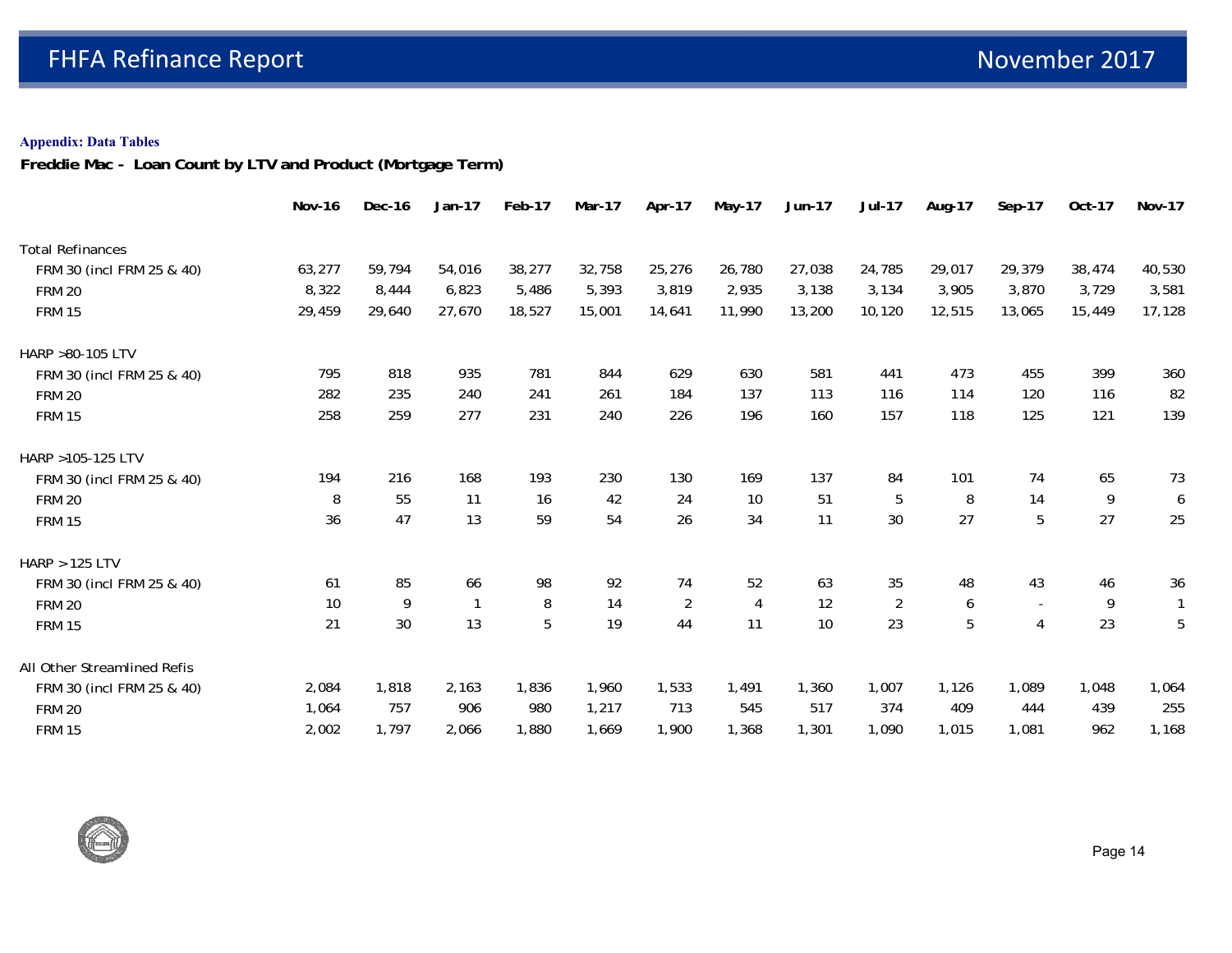#### **Appendix: State Level Data**

**Enterprises Refinance Activity by State - November 30, 2017**

|                        |                                   |                                             | November 2017                 |                                  |                                  |                               | Year-to-Date 2017          |                                             |                               |                                      |                          |                       |                                   |                                             | Inception to Date <sup>1</sup> |                                  |                          |                    |  |
|------------------------|-----------------------------------|---------------------------------------------|-------------------------------|----------------------------------|----------------------------------|-------------------------------|----------------------------|---------------------------------------------|-------------------------------|--------------------------------------|--------------------------|-----------------------|-----------------------------------|---------------------------------------------|--------------------------------|----------------------------------|--------------------------|--------------------|--|
| <b>State</b>           | <b>Total</b><br><b>Refinances</b> | Other<br><b>Streamlined</b><br><b>Refis</b> | <b>HARP LTV</b><br>>80% -105% | <b>HARP LTV</b><br>>105%<br>125% | <b>HARP LTV</b><br>>125%         | <b>Total</b><br><b>HARP</b>   | Total<br><b>Refinances</b> | Other<br><b>Streamlined</b><br><b>Refis</b> | <b>HARP LTV</b><br>>80% -105% | <b>HARP LTV</b><br>$>105%$ -<br>125% | <b>HARP LTV</b><br>>125% | <b>Total HARP</b>     | <b>Total</b><br><b>Refinances</b> | Other<br><b>Streamlined</b><br><b>Refis</b> | <b>HARP LTV</b><br>>80% - 105% | <b>HARP LTV</b><br>>105%<br>125% | <b>HARP LTV</b><br>>125% | <b>Total HARP</b>  |  |
| AK                     | 247                               | -8                                          |                               |                                  |                                  | 3                             | 2,926                      | 178                                         | 15                            |                                      |                          | 15                    | 58,680                            | 9,896                                       | 2,247                          | 32                               | 11                       | 2,290              |  |
| AL                     | 1,442                             | 97                                          | 39                            |                                  | 2                                | 42                            | 14,601                     | 1,382                                       | 471                           | 41                                   | 23                       | 535                   | 267,027                           | 47,094                                      | 26,677                         | 4,070                            | 897                      | 31,644             |  |
| <b>AR</b>              | 786                               | 47                                          | 5 <sup>1</sup>                |                                  | $\overline{2}$                   | 8                             | 8,523                      | 706                                         | 124                           | 9                                    | $\overline{2}$           | 135                   | 150,979                           | 28,762                                      | 12,039                         | 1,703                            | 322                      | 14,064             |  |
| AZ<br>CA               | 4,955<br>27,575                   | 209<br>827                                  | 90<br>160                     | 15 <sub>l</sub><br>15            | 3 <sup>1</sup><br>6 <sup>1</sup> | 108<br>181                    | 47,638<br>289,135          | 2,773<br>12,847                             | 1,423<br>2,878                | 256<br>412                           | 71<br>122                | 1,750<br>3,412        | 640,077<br>4,619,709              | 89,003<br>539.998                           | 83,637<br>273,553              | 38,768<br>89,051                 | 43,953<br>88.251         | 166,358<br>450,855 |  |
| CO                     | 5,629                             | 140                                         |                               |                                  |                                  | $\overline{\mathbf{4}}$       | 58,466                     | 2,255                                       | 96                            |                                      | $\overline{4}$           | 101                   | 770,168                           | 122,921                                     | 53,086                         | 4,895                            | 1,100                    | 59,081             |  |
| <b>CT</b>              | 1,104                             | 100                                         | 50                            |                                  |                                  | 55                            | 11,891                     | 1,072                                       | 563                           | 117                                  | 48                       | 728                   | 303,271                           | 47,081                                      | 30,902                         | 6,290                            | 2,218                    | 39,410             |  |
| $\overline{DC}$        | 326                               | 20                                          | $\overline{1}$                |                                  |                                  | 2                             | 3,744                      | 322                                         | 18                            | $\mathbf{3}$                         | 3 <sup>l</sup>           | 24                    | 69,642                            | 9,027                                       | 3,075                          | 351                              | 176                      | 3,602              |  |
| DE                     | 480                               | 30                                          | 18                            |                                  |                                  | 19                            | 4,892                      | 498                                         | 179                           | 30                                   | 8                        | 217                   | 91,579                            | 14,369                                      | 11,973                         | 2,326                            | 464                      | 14,763             |  |
| <b>FL</b>              | 7,797                             | 448                                         | 184                           | 31                               | 13                               | 228                           | 83,150                     | 7,538                                       | 2,969                         | 711                                  | 373                      | 4,053                 | 1,083,049                         | 199,290                                     | 154,265                        | 72,875                           | 100,250                  | 327,390            |  |
| GA                     | 4,082                             | 314                                         | 82                            | 12                               | 5 <sub>l</sub>                   | 99                            | 43,110                     | 4,210                                       | 1,493                         | 229                                  | 96                       | 1,818                 | 686,295                           | 109,813                                     | 112,182                        | 34,684                           | 26,919                   | 173,785            |  |
| HI                     | 554                               | 37                                          | 2                             |                                  |                                  | $\overline{2}$                | 6,572                      | 565                                         | 52                            | $\mathbf{3}$                         | $\overline{2}$           | 57                    | 111.719                           | 14.465                                      | 7.489                          | 1,300                            | 588                      | 9.377              |  |
| IA                     | 1,209                             | 53                                          | 5                             |                                  |                                  | $\overline{7}$                | 12,209                     | 709                                         | 82                            | 2                                    | 1                        | 85                    | 274,452                           | 41,313                                      | 12,282                         | 790                              | 70                       | 13,142             |  |
| ID                     | 1,095                             | 38                                          | з                             |                                  |                                  | $\mathbf{3}$                  | 9,339                      | 568                                         | 113                           | 11                                   |                          | 124                   | 148,589                           | 21,744                                      | 19,777                         | 6,733                            | 3,536                    | 30,046             |  |
| $\mathbf{I}$           | 5,905                             | 299                                         | 137                           | 34                               | 9 <sup>1</sup>                   | 180                           | 59,030                     | 3,876                                       | 2,037                         | 401                                  | 199                      | 2,637                 | 1,344,789                         | 178,575                                     | 153,326                        | 43,853                           | 31,445                   | 228,624            |  |
| IN<br><b>KS</b>        | 2,475<br>902                      | 156<br>46                                   | 30                            | $\boldsymbol{\Lambda}$           |                                  | 34<br>5                       | 24,388<br>9,324            | 1,994<br>717                                | 412<br>102                    | 38<br>8                              | 15<br>$\overline{4}$     | 465<br>114            | 493,141<br>188,444                | 79,670<br>31,314                            | 43,535<br>12,149               | 4,307<br>876                     | 709<br>181               | 48,551<br>13,206   |  |
| KY                     | 1,368                             | 63                                          | 6                             |                                  |                                  | $\overline{7}$                | 13,840                     | 900                                         | 120                           | $6 \overline{6}$                     | 3 <sup>1</sup>           | 129                   | 272,502                           | 39,819                                      | 14,596                         | 830                              | 119                      | 15,545             |  |
| LA                     | 1,473                             | 94                                          | $6\overline{6}$               |                                  |                                  | 6                             | 14,781                     | 1,267                                       | 183                           | 17                                   | $\overline{2}$           | 202                   | 236,327                           | 42,319                                      | 13,418                         | 1,143                            | 240                      | 14,801             |  |
| MA                     | 3,728                             | 175                                         | 21                            |                                  |                                  | 25                            | 36,730                     | 2,282                                       | 392                           | 37                                   | 7 <sup>1</sup>           | 436                   | 803,581                           | 75,233                                      | 54,225                         | 8,580                            | 2,253                    | 65,058             |  |
| <b>MD</b>              | 2,956                             | 178                                         | 105                           | 14                               | 91                               | 128                           | 31,267                     | 2,702                                       | 1,400                         | 291                                  | 136                      | 1,827                 | 632,980                           | 97,014                                      | 72,403                         | 19,119                           | 10,218                   | 101,740            |  |
| ME                     | 479                               | 36                                          | 8                             |                                  |                                  | 9                             | 4,708                      | 406                                         | 103                           | 8                                    | $\mathbf{3}$             | 114                   | 95,948                            | 14,536                                      | 8,885                          | 1,030                            | 154                      | 10,069             |  |
| MI                     | 5,758                             | 325                                         | 74                            | 24                               | $\Lambda$                        | 102                           | 53,583                     | 4,178                                       | 1,369                         | 232                                  | 167                      | 1,768                 | 863,831                           | 129,086                                     | 149,601                        | 47,294                           | 32,802                   | 229,697            |  |
| <b>MN</b>              | 3,359                             | 184                                         | 35                            | $\overline{2}$                   |                                  | 37                            | 33,570                     | 2,351                                       | 525                           | 36                                   | 8                        | 569                   | 630,250                           | 99,778                                      | 90,085                         | 19,625                           | 6,673                    | 116,383            |  |
| <b>MO</b>              | 2,661                             | 131                                         | 22                            | R                                |                                  | 30                            | 27,734                     | 1,914                                       | 484                           | 63                                   | 41                       | 588                   | 549,763                           | 83,143                                      | 49,413                         | 8,011                            | 2,230                    | 59,654             |  |
| <b>MS</b>              | 681                               | 39                                          | 81                            | 4                                |                                  | 12                            | 6,885                      | 604                                         | 145                           | 18                                   | $6 \overline{6}$         | 169                   | 113.603                           | 21.077                                      | 10.416                         | 1,415                            | 409                      | 12,240             |  |
| <b>MT</b>              | 559                               | 25                                          |                               |                                  |                                  |                               | 5,731                      | 259                                         | 17                            | $\overline{4}$                       |                          | 21                    | 105,730                           | 16,295                                      | 5,738                          | 594                              | 137                      | 6,469              |  |
| <b>NC</b>              | 3,785                             | 255                                         | 55                            | 4                                |                                  | 59                            | 39,875                     | 3,731                                       | 694                           | 60                                   | 12                       | 766<br>$\overline{1}$ | 752,131                           | 148,591                                     | 77,158                         | 9,965                            | 1,628                    | 88,751             |  |
| <b>ND</b><br><b>NE</b> | 279<br>877                        | 3<br>41                                     | 3                             |                                  |                                  | 3                             | 2,949<br>8,439             | 72<br>484                                   | 43                            | $\overline{2}$                       |                          | 45                    | 48,882<br>162,474                 | 5,543<br>27,909                             | 545<br>7,845                   | 11<br>303                        | $\mathbf{3}$<br>26       | 559<br>8,174       |  |
| <b>NH</b>              | 707                               | 37                                          | 6                             |                                  |                                  | 6                             | 7,306                      | 589                                         | $\overline{175}$              | 13                                   | $\overline{2}$           | 190                   | 143,154                           | 18,881                                      | 18,369                         | 3,368                            | 863                      | 22,600             |  |
| <b>NJ</b>              | 3,466                             | 179                                         | 90                            | 25                               | 10                               | 125                           | 36,602                     | 2,811                                       | 1,208                         | 257                                  | 121                      | 1,586                 | 786,258                           | 130,542                                     | 81,471                         | 17,395                           | 6,810                    | 105,676            |  |
| <b>NM</b>              | 723                               | 56                                          | 17                            |                                  |                                  | 18                            | 7,206                      | 832                                         | 240                           | 22                                   | $\overline{2}$           | 264                   | 137,136                           | 25,141                                      | 16,357                         | 2,410                            | 267                      | 19,034             |  |
| <b>NV</b>              | 2,184                             | 85                                          | 35                            | 10 <sup>1</sup>                  | $6 \overline{6}$                 | 51                            | 20,084                     | 1,127                                       | 678                           | 213                                  | 104                      | 995                   | 210.052                           | 24.882                                      | 26,216                         | 13,501                           | 27,820                   | 67,537             |  |
| <b>NY</b>              | 3,840                             | 273                                         | 39                            | $\overline{7}$                   | 2 <sup>1</sup>                   | 48                            | 45,992                     | 4,539                                       | 739                           | 101                                  | 38                       | 878                   | 929,724                           | 191,401                                     | 64,530                         | 8,657                            | 2,424                    | 75,611             |  |
| OH                     | 3,845                             | 289                                         | 87                            | 15                               |                                  | 109                           | 37,761                     | 3,627                                       | 1,364                         | 188                                  | 135                      | 1,687                 | 785,579                           | 125,193                                     | 107,500                        | 20,482                           | 6,673                    | 134,655            |  |
| OK                     | 964                               | 45                                          | 5 <sup>1</sup>                |                                  |                                  | 5                             | 10.215                     | 773                                         | 87                            |                                      | 2                        | 90                    | 173.652                           | 27.873                                      | 8.919                          | 333                              | 72                       | 9,324              |  |
| <b>OR</b>              | 2,945                             | 82                                          | 11                            |                                  |                                  | 11                            | 32,075                     | 1,599                                       | 192                           | $\overline{7}$                       | -3 I                     | 202                   | 467,268                           | 82,019                                      | 56,038                         | 12,666                           | 4,848                    | 73,552             |  |
| PA                     | 3,804                             | 263                                         | 81                            | 10 <sup>1</sup>                  |                                  | 95                            | 38,344                     | 3,562                                       | 1.016                         | 147                                  | 63                       | 1,226                 | 818,028                           | 148,440                                     | 66,921                         | 8,459                            | 2.242                    | 77,622             |  |
| R <sub>l</sub>         | 458                               | 30                                          | 12                            | $\overline{2}$<br>5              |                                  | 14                            | 4,773                      | 338                                         | 156                           | 34<br>77                             | 10 <sup>1</sup>          | 200                   | 86,838                            | 9.315                                       | 9.880                          | 3.222                            | 1,783                    | 14,885             |  |
| SC<br>SD               | 1,889<br>386                      | 154<br>-8                                   | 39<br>$\vert$ 1               |                                  |                                  | 45<br>$\overline{\mathbf{1}}$ | 18,861<br>3,502            | 1,796<br>154                                | 480<br>-5                     |                                      | 42                       | 599<br>5              | 314,181<br>67,903                 | 50,536<br>11,296                            | 34,866<br>1,587                | 6,769<br>38                      | 2,922<br>11              | 44,557<br>1,636    |  |
| <b>TN</b>              | 2,367                             | 113                                         | 12                            |                                  |                                  | 13                            | 24,985                     | 1,680                                       | 252                           | 17                                   | $\overline{7}$           | 276                   | 388,998                           | 65,474                                      | 33,005                         | 4,326                            | 902                      | 38,233             |  |
| ТX                     | 9,628                             | 408                                         | 17                            |                                  |                                  | 18                            | 103,598                    | 7,209                                       | 220                           | 71                                   | 3 <sup>1</sup>           | 230                   | 1,375,713                         | 262,649                                     | 72,769                         | 4,640                            | 561                      | 77,970             |  |
| UT                     | 2,735                             | 71                                          | 10 <sup>1</sup>               |                                  |                                  | 10                            | 24,642                     | 1,029                                       | 106                           | 9                                    |                          | 116                   | 347,205                           | 41,991                                      | 34,780                         | 6,694                            | 1,541                    | 43,015             |  |
| VA                     | 3,618                             | 227                                         | 80                            |                                  |                                  | 91                            | 39,970                     | 3,203                                       | 1,189                         | 184                                  | 52                       | 1,425                 | 841,817                           | 133,178                                     | 81,929                         | 16,238                           | 4,394                    | 102,561            |  |
| <b>VT</b>              | 260                               | 21                                          | $\mathcal{P}$                 |                                  |                                  | $\overline{2}$                | 2,728                      | 286                                         | 47                            | $\overline{4}$                       | $\overline{3}$           | 54                    | 65.443                            | 7,518                                       | 2.804                          | 204                              | 25                       | 3,033              |  |
| <b>WA</b>              | 5,839                             | 216                                         | 15                            |                                  | $\mathfrak{p}$                   | 18                            | 55,157                     | 2,870                                       | 432                           | 26                                   | $\overline{7}$           | 465                   | 885,552                           | 142,128                                     | 100,441                        | 24,047                           | 9,499                    | 133,987            |  |
| WI                     | 2,764                             | 95                                          | 18                            | $6 \mid$                         | $\overline{4}$                   | 28                            | 28,091                     | 1,398                                       | 414                           | 62                                   | 29                       | 505                   | 764,452                           | 98,981                                      | 55,870                         | 7,912                            | 2,336                    | 66,118             |  |
| <b>WV</b>              | 391                               | 20                                          | 6                             | 2                                |                                  | 9                             | 3,998                      | 240                                         | 98                            | 11                                   | $\overline{4}$           | 113                   | 67,496                            | 10,124                                      | 4,887                          | 1,274                            | 516                      | 6,677              |  |
| <b>WY</b>              | 273                               | 13                                          |                               |                                  |                                  | $\overline{1}$                | 3,015                      | 154                                         | 15                            | 2                                    |                          | 18                    | 52,810                            | 8,314                                       | 2,619                          | 263                              | 80                       | 2,962              |  |
| Other <sup>2</sup>     | 87<br>147,699                     | 6<br>7.109                                  | 1.746                         | 277                              | 100                              | 7<br>2,123                    | 2,167<br>1,520,102         | 112<br>103,288                              | 190<br>27,806                 | 83<br>4,511                          | 49<br>2.034              | 322                   | 60,876<br>26,339,747              | 2,015<br>4,002,569                          | 4,024<br>2,452,304             | 1,119                            | 307<br>434,878           | 5,450              |  |
| Total                  |                                   |                                             |                               |                                  |                                  |                               |                            |                                             |                               |                                      |                          | 34,351                |                                   |                                             |                                | 594,841                          |                          | 3,482,023          |  |

1 Inception to Date - Since April 1, 2009, the inception of HARP.

 $^2$  Consists of Guam, Puerto Rico, Virgin Islands and other loans for which data are not available.

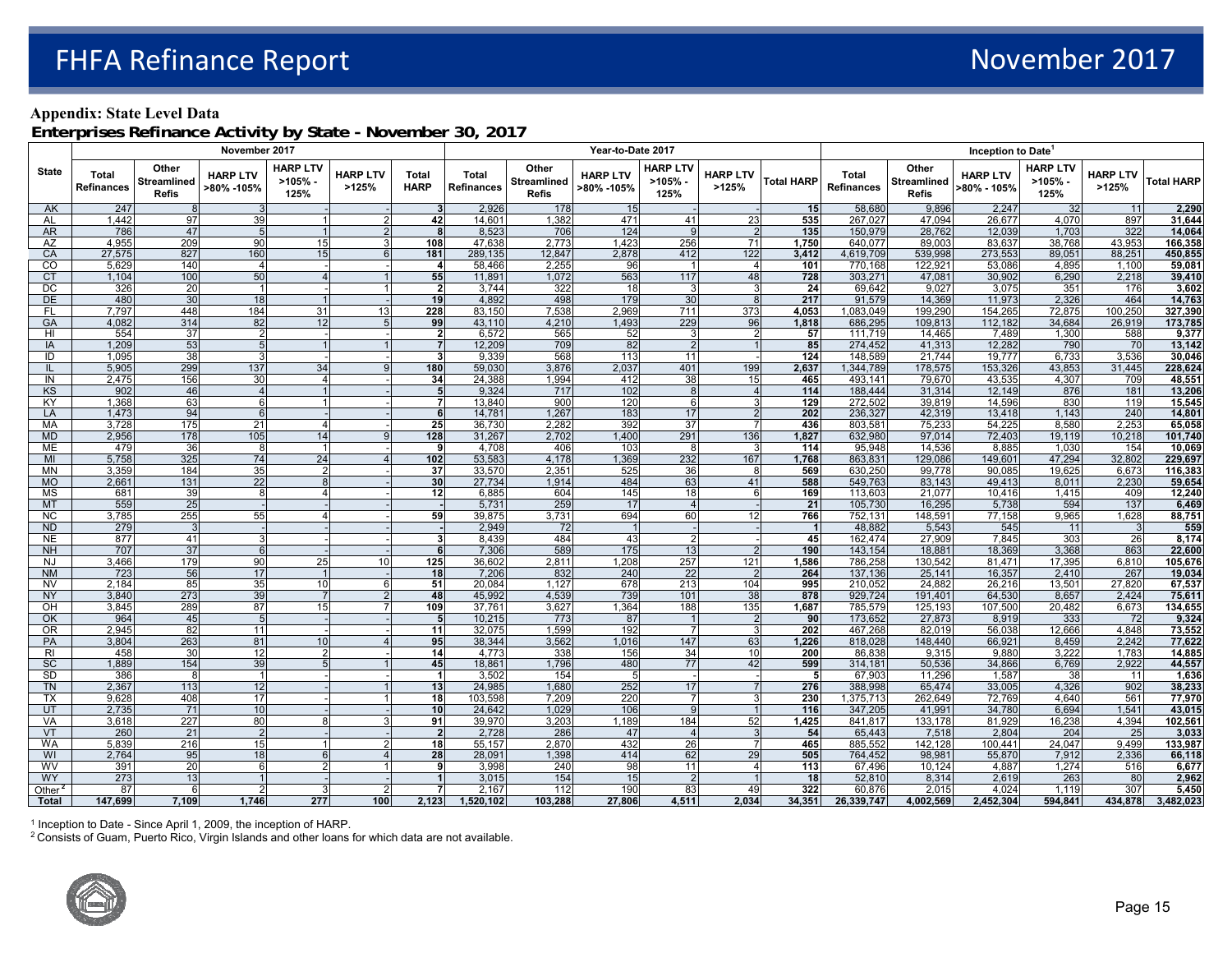#### **Appendix: State Level Data**

**Fannie Mae Refinance Activity by State - November 30, 2017**

|                             |                                   |                                             | November 2017                 |                                  |                          |                              |                            |                                             | Year-to-Date 2017             |                                      |                          | Inception to Date <sup>1</sup> |                            |                                             |                               |                                  |                          |                    |
|-----------------------------|-----------------------------------|---------------------------------------------|-------------------------------|----------------------------------|--------------------------|------------------------------|----------------------------|---------------------------------------------|-------------------------------|--------------------------------------|--------------------------|--------------------------------|----------------------------|---------------------------------------------|-------------------------------|----------------------------------|--------------------------|--------------------|
| <b>State</b>                | <b>Total</b><br><b>Refinances</b> | Other<br><b>Streamlined</b><br><b>Refis</b> | <b>HARP LTV</b><br>>80% -105% | <b>HARP LTV</b><br>>105%<br>125% | <b>HARP LTV</b><br>>125% | <b>Total</b><br><b>HARP</b>  | Total<br><b>Refinances</b> | Other<br><b>Streamlined</b><br><b>Refis</b> | <b>HARP LTV</b><br>>80% -105% | <b>HARP LTV</b><br>$>105%$ -<br>125% | <b>HARP LTV</b><br>>125% | <b>Total HARP</b>              | Total<br><b>Refinances</b> | Other<br><b>Streamlined</b><br><b>Refis</b> | <b>HARP LTV</b><br>>80% -105% | <b>HARP LTV</b><br>>105%<br>125% | <b>HARP LTV</b><br>>125% | <b>Total HARP</b>  |
| AK                          | 135                               |                                             |                               |                                  |                          | $\overline{\mathbf{1}}$      | 1,608                      | 97                                          | 12                            |                                      |                          | 12                             | 34,579                     | 5,534                                       | 1,313                         | 21                               | 9                        | 1,343              |
| AL.                         | 858                               | 69                                          | 20                            |                                  |                          | 20                           | 9,487                      | 971                                         | 316                           | 21                                   | 6                        | 343                            | 181,121                    | 32,328                                      | 17,613                        | 2,580                            | 564                      | 20,757             |
| <b>AR</b>                   | 412                               | 29                                          | $\mathcal{R}$                 |                                  |                          | $\overline{4}$               | 5,257                      | 464                                         | 88                            | $\overline{4}$                       |                          | 93                             | 95.298                     | 19.934                                      | 7,592                         | 961                              | 204                      | 8,757              |
| AZ                          | 2,831                             | 138                                         | 58                            | 5                                |                          | 68                           | 29,388                     | 1,752                                       | 836                           | 146                                  | 35                       | 1,017                          | 392,737                    | 54,381                                      | 50,851                        | 21,486                           | 27,479                   | 99,816             |
| CA<br>CO.                   | 17,245<br>3,390                   | 540<br>87                                   | 95                            |                                  | $\overline{4}$           | 104<br>-1                    | 179,422<br>35,858          | 8,292<br>1,402                              | 1,758<br>50                   | 236<br>$\overline{1}$                | 71<br>$\overline{1}$     | 2,065<br>52                    | 2,968,660<br>490,479       | 357,030<br>79,393                           | 174,068<br>32,587             | 50,146<br>2,947                  | 52,088<br>666            | 276,302<br>36,200  |
| <b>CT</b>                   | 637                               | 73                                          | 33                            | $\mathcal{D}$                    |                          | 35                           | 7,144                      | 711                                         | 380                           | 77                                   | 30                       | 487                            | 186,725                    | 31,407                                      | 19,664                        | 3,793                            | 1,415                    | 24,872             |
| $\overline{DC}$             | 212                               | $\overline{12}$                             |                               |                                  |                          | $\overline{\mathbf{1}}$      | 2,345                      | 189                                         | 10                            |                                      | $\mathbf{1}$             | 11                             | 45,350                     | 6,330                                       | 1,971                         | 213                              | 94                       | 2,278              |
| DE                          | 296                               | 16                                          | 15                            |                                  |                          | 15                           | 3,077                      | 309                                         | 120                           | 20                                   | 5 <sup>1</sup>           | 145                            | 56,351                     | 9,346                                       | 7,351                         | 1,437                            | 327                      | 9,115              |
| FL                          | 4,249                             | 319                                         | 132                           | 19                               |                          | 158                          | 49,467                     | 4,850                                       | 1,953                         | 417                                  | 228                      | 2,598                          | 667,693                    | 125,047                                     | 96,061                        | 42,010                           | 61,529                   | 199,600            |
| GA                          | 2,215                             | 188                                         | 55                            |                                  |                          | 63                           | 25,653                     | 2,585                                       | 897                           | 125                                  | 63                       | 1,085                          | 416,293                    | 70,439                                      | 69,167                        | 18,962                           | 15,039                   | 103,168            |
| HI                          | 346                               | 30                                          |                               |                                  |                          |                              | 4,170                      | 389                                         | 34                            | $\overline{2}$                       | $\overline{2}$           | 38                             | 74,835                     | 10,604                                      | 4,803                         | 748                              | 382                      | 5,933              |
| IA                          | 708                               | 28                                          |                               |                                  |                          | 5                            | 7,843                      | 380                                         | 45                            | $\overline{2}$                       |                          | 47                             | 172,602                    | 23,752                                      | 6,747                         | 462                              | 50                       | 7,259              |
| Đ                           | 618                               | $\overline{27}$                             | 3                             |                                  |                          | دى                           | 5,698                      | 358                                         | 69                            | 6                                    |                          | 75                             | 91,069                     | 12,833                                      | 11,709                        | 3,716                            | 2,205                    | 17,630             |
|                             | 3,264                             | 193                                         | 94                            | 28                               |                          | 126                          | 33,484                     | 2,317                                       | 1,217                         | 223                                  | 116                      | 1,556                          | 774,755                    | 112,471                                     | 88,929                        | 22,310                           | 16,413                   | 127,652            |
| IN                          | 1,257                             | 109                                         | 16                            | 3                                |                          | 19                           | 13,207                     | 1,287                                       | 257                           | 21                                   | $\overline{4}$           | 282                            | 254,698                    | 46,553                                      | 23,260                        | 2,340                            | 400                      | 26,000             |
| KS<br>KY                    | 461<br>620                        | 28<br>38                                    | $\overline{2}$<br>4           |                                  |                          | $\overline{\mathbf{3}}$<br>4 | 5,140<br>7,166             | 434<br>538                                  | 64<br>$\overline{77}$         | $\overline{3}$                       | $\blacktriangleleft$     | 68<br>78                       | 101,297<br>127,385         | 18,744<br>21,758                            | 7,250<br>7,174                | 536<br>389                       | 123<br>65                | 7,909<br>7,628     |
| LA                          | 880                               | 73                                          | 5                             |                                  |                          | 5                            | 9,428                      | 869                                         | 109                           | 5                                    |                          | 114                            | 160.365                    | 29,773                                      | 8,198                         | 579                              | 138                      | 8,915              |
| MA                          | 2,148                             | 104                                         | 13                            |                                  |                          | 17                           | 21,481                     | 1,466                                       | 237                           | 20                                   | 2 <sup>1</sup>           | 259                            | 487,819                    | 55,532                                      | 33,510                        | 4,700                            | 1,351                    | 39,561             |
| <b>MD</b>                   | 1,699                             | 116                                         | 76                            | 10 <sup>1</sup>                  | $\boldsymbol{\Lambda}$   | 90                           | 19,075                     | 1,588                                       | 888                           | 169                                  | 80                       | 1,137                          | 381,249                    | 58,229                                      | 43,942                        | 11,042                           | 6,450                    | 61,434             |
| ME                          | 259                               | 29                                          | $\Delta$                      |                                  |                          | 5                            | 2,598                      | 274                                         | 59                            | 5                                    |                          | 65                             | 51,602                     | 9,497                                       | 5,409                         | 677                              | 97                       | 6,183              |
| MI                          | 3,258                             | 188                                         | 51                            | 13                               | $\mathcal{P}$            | 66                           | 32,290                     | 2,622                                       | 860                           | 127                                  | 98                       | 1,085                          | 506,152                    | 76,643                                      | 88,975                        | 25,098                           | 18,216                   | 132,289            |
| MN                          | 1,967                             | 103                                         | 22                            | $\overline{2}$                   |                          | 24                           | 20,238                     | 1,292                                       | 326                           | 17                                   | $\mathbf{3}$             | 346                            | 345,006                    | 47,519                                      | 45,287                        | 9,421                            | 3,728                    | 58,436             |
| <b>MO</b>                   | 1,446                             | 92                                          | 14                            | $\overline{2}$                   |                          | 16                           | 16,389                     | 1,188                                       | 298                           | 35                                   | 13                       | 346                            | 318,819                    | 53,443                                      | 28,375                        | 4,425                            | 1,166                    | 33,966             |
| MS                          | 431                               | 30                                          | 6 <sup>1</sup>                | 4                                |                          | 10                           | 4,643                      | 444                                         | 102                           | 11                                   | 3                        | 116                            | 84,111                     | 16,184                                      | 7,160                         | 933                              | 301                      | 8,394              |
| <b>MT</b>                   | 297                               | 19                                          |                               |                                  |                          |                              | 3,364                      | 176                                         | 14                            | $\overline{4}$                       |                          | 18                             | 68,237                     | 10,346                                      | 3,593                         | 350                              | 104                      | 4,047              |
| <b>NC</b>                   | 1,968                             | 149                                         | 32                            |                                  |                          | 33                           | 22,888                     | 2,285                                       | 386                           | 25                                   | $\overline{4}$           | 415                            | 427,333                    | 88,794                                      | 43,575                        | 5,375                            | 896                      | 49,846             |
| <b>ND</b>                   | 146<br>539                        | 3<br>29                                     | 3                             |                                  |                          | 3                            | 1,744<br>5,695             | 38<br>302                                   | 35                            | $\vert$ 1                            |                          | 36                             | 29,439<br>106,923          | 2,994                                       | 319<br>5,028                  | 8<br>220                         | $\overline{1}$<br>18     | 328<br>5,266       |
| <b>NE</b><br><b>NH</b>      | 405                               | 24                                          |                               |                                  |                          | $\overline{4}$               | 4,308                      | 367                                         | 112                           | $\overline{7}$                       |                          | 119                            | 82,958                     | 16,860<br>12,463                            | 10,920                        | 1,865                            | 530                      | 13,315             |
| <b>NJ</b>                   | 1,949                             | 118                                         | 63                            | 17                               |                          | 87                           | 22,294                     | 1,880                                       | 821                           | 163                                  | 75                       | 1,059                          | 499,010                    | 83,008                                      | 51,666                        | 10,117                           | 4,213                    | 65,996             |
| <b>NM</b>                   | 401                               | 33                                          | 11                            |                                  |                          | 12                           | 4,341                      | 491                                         | 154                           | 12                                   | $\overline{1}$           | 167                            | 88,777                     | 16,897                                      | 9,911                         | 1,489                            | 177                      | 11,577             |
| <b>NV</b>                   | 1,298                             | 63                                          | 23                            | 8l                               |                          | 35                           | 12,459                     | 716                                         | 424                           | 117                                  | 55                       | 596                            | 130,554                    | 15,537                                      | 16,707                        | 7,975                            | 16,686                   | 41,368             |
| <b>NY</b>                   | 2,196                             | 177                                         | 32                            |                                  |                          | 38                           | 28,010                     | 2,862                                       | 493                           | 57                                   | 25                       | 575                            | 583,639                    | 118,880                                     | 38,868                        | 5,045                            | 1,531                    | 45,444             |
| OH                          | 1,946                             | 190                                         | 51                            | q                                |                          | 64                           | 21,112                     | 2,264                                       | 887                           | 108                                  | 67                       | 1,062                          | 410,188                    | 74,826                                      | 59,232                        | 10,718                           | 3,638                    | 73,588             |
| OK                          | 550                               | 28                                          | $\overline{3}$                |                                  |                          | $\overline{\mathbf{3}}$      | 6,358                      | 496                                         | 48                            | $\vert$ 1                            | $\overline{1}$           | 50                             | 114,354                    | 18,610                                      | 4,909                         | 186                              | 46                       | 5,141              |
| <b>OR</b>                   | 1,668                             | 45                                          | 10                            |                                  |                          | 10                           | 19,182                     | 945                                         | 132                           | 5 <sub>5</sub>                       |                          | 137                            | 277,079                    | 48,468                                      | 32,573                        | 7,152                            | 3,000                    | 42,725             |
| <b>PA</b>                   | 2,234                             | 158                                         | 57                            |                                  |                          | 66                           | 23,942                     | 2,279                                       | 668                           | 88                                   | 36                       | 792                            | 509,696                    | 90,438                                      | 39,703                        | 5,096                            | 1,410                    | 46,209             |
| R <sub>l</sub><br><b>SC</b> | 218<br>997                        | 22<br>110                                   | -91<br>26                     | 21<br>R                          |                          | 11<br>30                     | 2,811<br>11,285            | 217<br>1,104                                | 104<br>301                    | 21<br>42                             | 6<br>24                  | 131<br>367                     | 52,388<br>193,233          | 6,289<br>33,738                             | 6,285<br>20,877               | 1,835<br>3,950                   | 1,116<br>1,768           | 9,236<br>26,595    |
| <b>SD</b>                   | 221                               | $\overline{4}$                              | $\overline{1}$                |                                  |                          | $\overline{1}$               | 2,385                      | 98                                          | $\overline{4}$                |                                      |                          | $\overline{4}$                 | 49,223                     | 6,306                                       | 933                           | 27                               | 9                        | 969                |
| <b>TN</b>                   | 1,314                             | 76                                          | 7 <sup>1</sup>                |                                  |                          | $\overline{7}$               | 14,932                     | 1,075                                       | 166                           | 12                                   | $\overline{2}$           | 180                            | 244,555                    | 43,432                                      | 20,488                        | 2,742                            | 646                      | 23,876             |
| TX                          | 5,861                             | 286                                         | 15                            |                                  |                          | 15                           | 67,829                     | 4,678                                       | 157                           | $\overline{2}$                       | $\vert$ 1                | 160                            | 928,678                    | 170,172                                     | 47,817                        | 3,241                            | 368                      | 51,426             |
| UT                          | 1,536                             | 41                                          | 8                             |                                  |                          | 8                            | 14,411                     | 618                                         | 56                            | $\mathbf{3}$                         |                          | 59                             | 203,495                    | 26,302                                      | 19,755                        | 3,569                            | 911                      | 24,235             |
| VA                          | 1,989                             | 140                                         | 52                            |                                  | $\mathcal{P}$            | 58                           | 23,945                     | 1,997                                       | 710                           | 104                                  | 34                       | 848                            | 513,381                    | 83,971                                      | 50,410                        | 9,559                            | 2,913                    | 62,882             |
| VT                          | 110                               | 14                                          | 2                             |                                  |                          | $\overline{2}$               | 1,270                      | 201                                         | 33                            | $\overline{2}$                       | $\overline{2}$           | 37                             | 32,536                     | 4,501                                       | 1,471                         | 110                              | 13                       | 1,594              |
| WA                          | 3,425                             | 156                                         | 10                            |                                  | $\mathfrak{p}$           | 13                           | 33,787                     | 1,786                                       | 258                           | 14                                   | $\overline{4}$           | 276                            | 549,684                    | 91,944                                      | 60,638                        | 13,608                           | 6,025                    | 80,271             |
| WI                          | 1,618                             | 50                                          | 10                            |                                  |                          | 17                           | 17,506                     | 896                                         | 275                           | 35                                   | 20                       | 330                            | 482,045                    | 62.411                                      | 29,605                        | 4,045                            | 1,346                    | 34,996             |
| <b>WV</b>                   | 215                               | 10                                          | 5 <sup>1</sup>                |                                  |                          | 8                            | 2,249                      | 149                                         | 62                            | $\overline{4}$                       | $\overline{2}$           | 68                             | 39,213                     | 6,114                                       | 2,809                         | 606                              | 286                      | 3,701              |
| <b>WY</b>                   | 164                               | 6                                           |                               |                                  |                          | 5                            | 1,938                      | 104                                         | 10                            |                                      |                          | 11                             | 37,038                     | 5,646                                       | 1,801                         | 164                              | 56                       | 2,021              |
| Other<br>Total              | 67<br>85,174                      | 4,618                                       | 1,162                         | 173                              | 58                       | 1,393                        | 1,824<br>923,425           | 63<br>65,155                                | 139<br>17,512                 | 59<br>2,580                          | 36<br>1,160              | 234<br>21,252                  | 49,494<br>16,170,200       | 1,049<br>2,524,700                          | 2,808<br>1,471,667            | 777<br>331,761                   | 227<br>258,433           | 3,812<br>2,061,861 |
|                             |                                   |                                             |                               |                                  |                          |                              |                            |                                             |                               |                                      |                          |                                |                            |                                             |                               |                                  |                          |                    |

1 Inception to Date - Since April 1, 2009, the inception of HARP.

 $^{\rm 2}$  Consists of Guam, Puerto Rico, Virgin Islands and other loans for which data are not available.